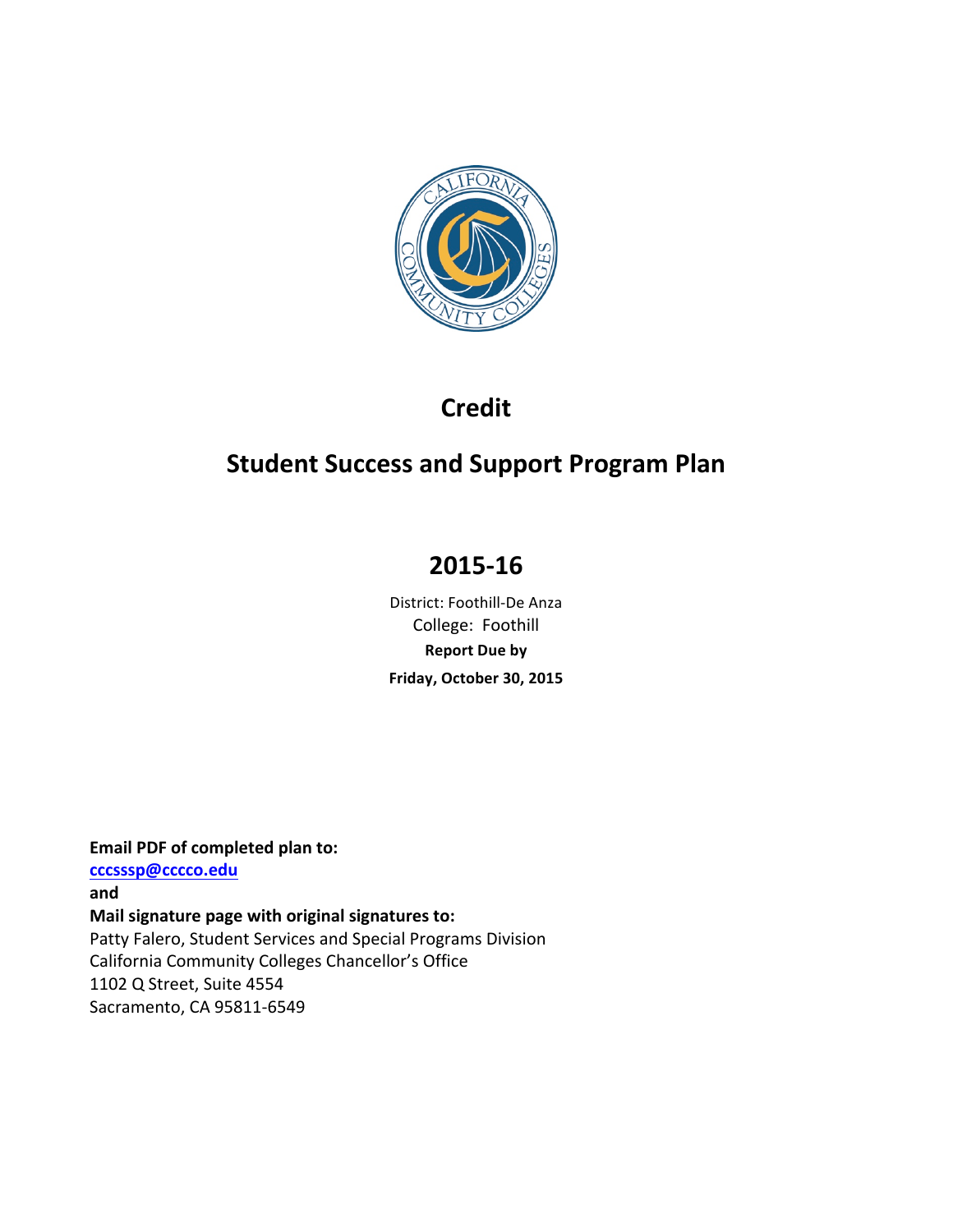## **Instructions'for'Completion'of'the'College' Student Success and Support Program Plan**

#### **INTRODUCTION**

The purpose of the credit Student Success and Support Program (SSSP) Plan is to outline and document how the college will provide SSSP services to credit students<sup>1</sup>. The goal of this program is to increase student access and success by providing students with core SSSP services to assist them in achieving their educational and career goals.

More specifically, colleges are to:

- Provide at least an abbreviated student education plan (SEP) to all entering students with a priority focus on students who enroll to earn degrees, career technical certificates, transfer preparation, or career advancement.
- Provide orientation, assessment for placement, and counseling, advising, and other education planning services to all first-time students<sup>2</sup>.
- Provide students with any assistance needed to define their course of study and develop a comprehensive SEP by the end of the third term but no later than completion of 15 units.
- Provide follow-up services to at-risk (students enrolled in basic skills courses, students who have not identified an education goal or course of study, or students on academic or progress probation).

## **INSTRUCTIONS AND GUIDELINES**

## Please carefully review these instructions and resources, including the SSSP Handbook, relevant sections of the Education Code and title 5 regulations before completing the program plan.

The program plan is set up as a Word document. As you enter your responses below each question, the document will expand to accommodate the information provided. Colleges are to use the *template as provided.* When complete, also save the document as a PDF file and email it as an attachment to cccsssp@cccco.edu with the name of the college and "SSSP Credit Program Plan" in the subject line. Mail the signature page with the original signatures, along with the separate Budget Plan signature page, by the due date (Oct.  $30<sup>th</sup>$ ).

The program plan is to be submitted on an annual basis<sup>3</sup>. When writing the program plan, assume that the reader knows nothing about your program and will have only your document to understand the delivery of program services and resources needed for implementation. Be sure to include input from faculty, staff, administrators and students in the development of this plan (per title 5,  $§55510[b]$ ).

All state-funded SSSP services, procedures, and staff activities must be described in the program plan. Section 78211.5(b) of the Education Code permits districts and colleges to expend these categorical funds only on SSSP activities approved by the Chancellor. Please be sure all expenditures are

<sup>&</sup>lt;sup>1</sup> Colleges operating SSSP programs for noncredit students must prepare a separate noncredit plan.<br><sup>2</sup> A first-time student is defined as a student who enrolls at the college for the first time, excluding students who transferred from another institution of higher education, and concurrently enrolled high school students.

 $3$  The program plan is now required on an annual basis due to new SSSP requirements focusing funding on core services, changes related to priority enrollment, mandatory core services, and the significant increases in funding in 2013-14, 2014-15 and 2015-16. As implementation and funding stabilizes, this requirement may be revisited.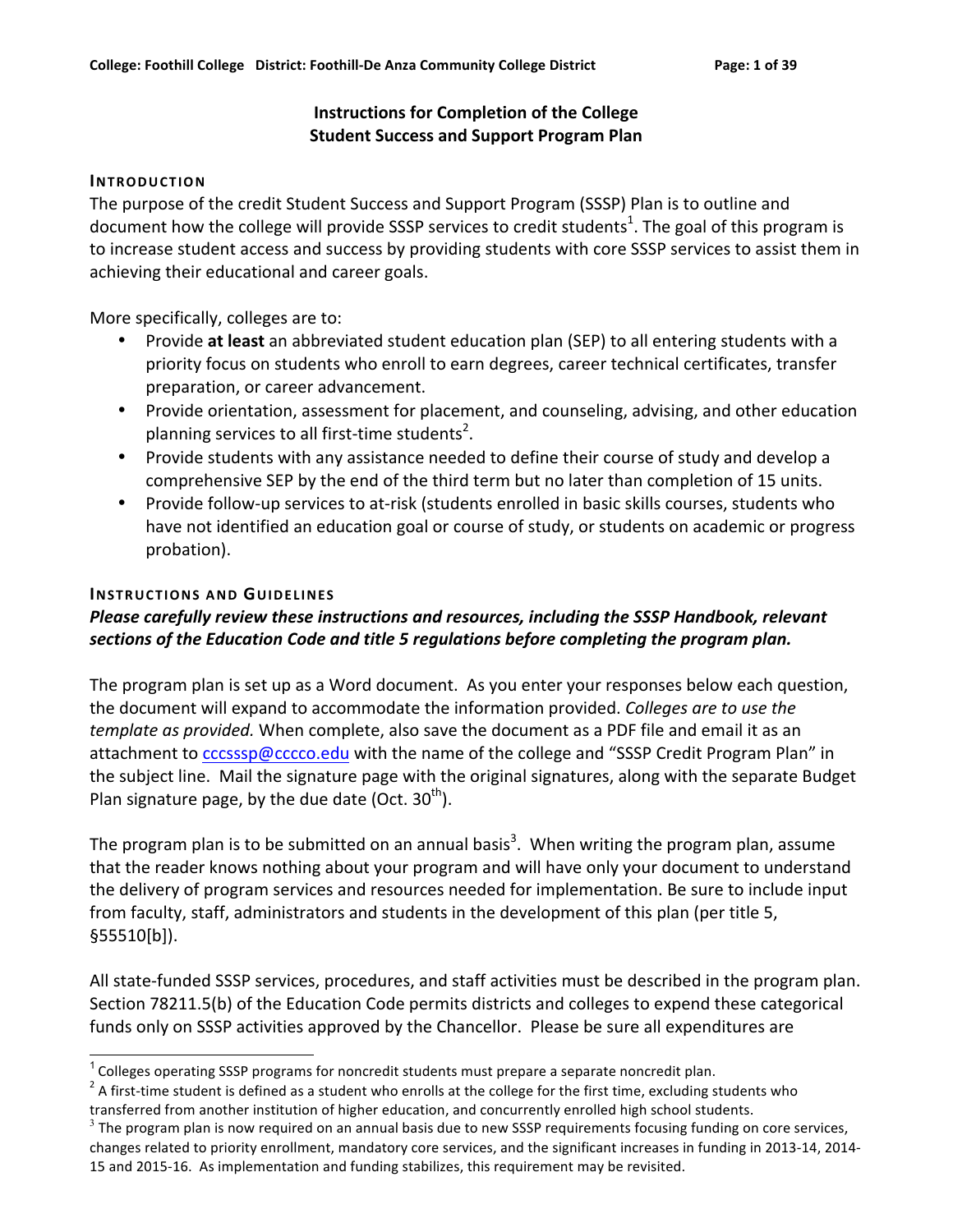consistent with the SSSP Funding Guidelines or your plan may not be approved. The information provided and the funding source should be clearly indicated in the plan narrative and correspond with expenditures listed in the Budget Plan. In districts with more than one college, the college program plan must also address any portion of the college's allocation expended by the district. The program and budget plans will also be compared with the colleges' credit SSSP Year-End Expenditure Report to monitor for consistency. Note that SSSP funds may not be used to supplant general or state categorical (restricted) funds currently expended on SSSP activities. Any services provided should supplement--not supplant--any services provided to students currently participating in college categorical programs and any other federal, state, and local programs.

The SSSP Plan is divided into six sections. The Budget Plan is a separate document.

- I. Program Plan Signature Page
- II. Planning & Core Services
	- A. Planning
	- B. Orientation
	- C. Assessment for Placement
	- D. Counseling, Advising, and Other Education Planning Services
	- E. Follow-up for At-Risk Students
	- F. Other SSSP/Match Expenditures
- III. Policies(
	- A. Exemption Policy
	- B. Appeal Policies
	- C. Prerequisite and Corequisite Procedures
- IV. Professional Development
- V. Attachments

Links to program resources are provided below to assist with the development of your SSSP Plan.

## **RESOURCES**

- $\triangleright$  Seymour-Campbell Student Success Act of 2012
- $\triangleright$  California Code of Regulations
- $\triangleright$  Chancellor's Office Student Equity web page
- $\triangleright$  Accrediting Commission for Community and Junior Colleges
- $\triangleright$  Chancellor's Office Basic Skills website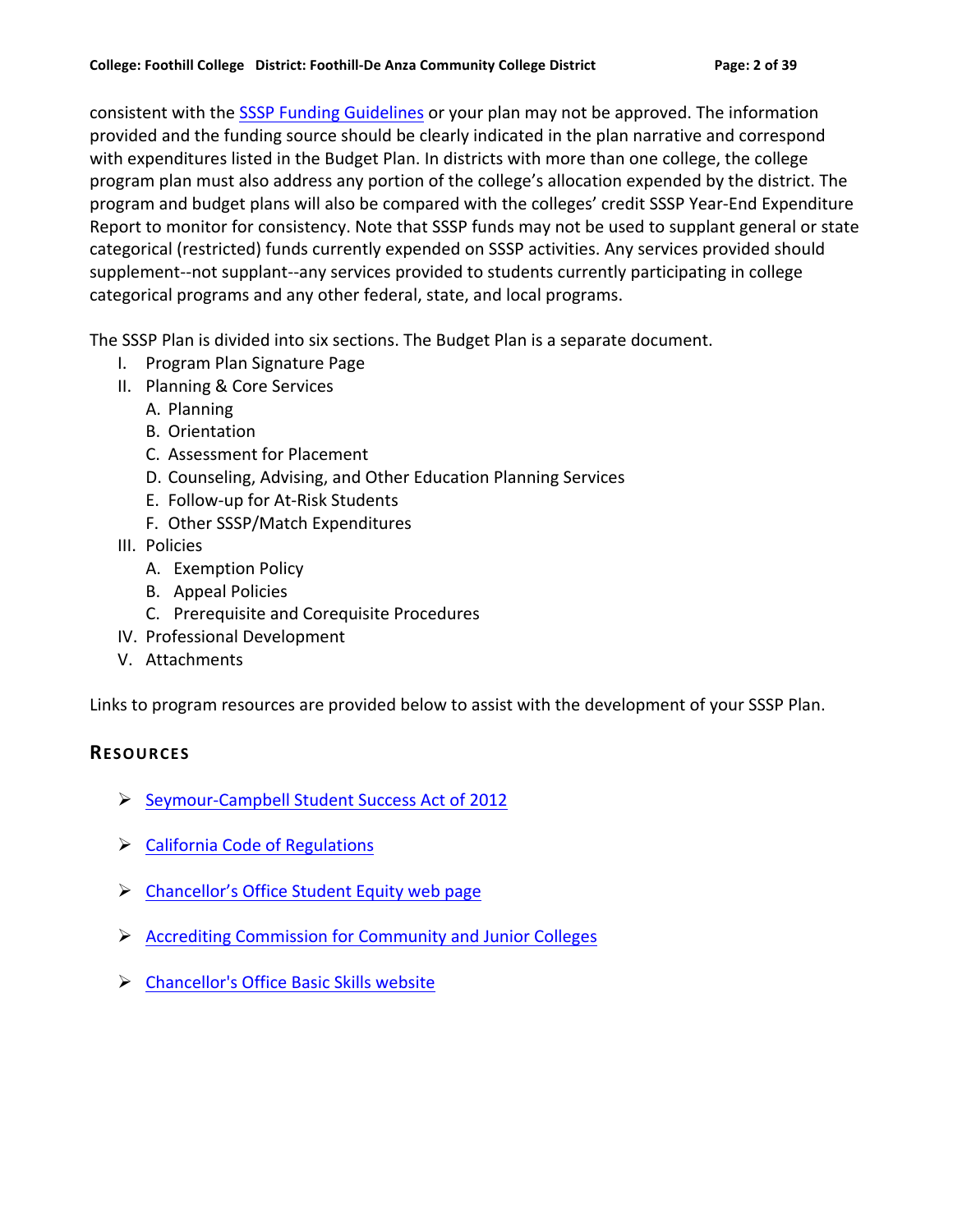## **SECTION I. STUDENT SUCCESS AND SUPPORT PROGRAM PLAN SIGNATURE PAGE**

| College Name: Foothill College                                                                                                                          |                                                                                                      |
|---------------------------------------------------------------------------------------------------------------------------------------------------------|------------------------------------------------------------------------------------------------------|
| District Name: Foothill-De Anza                                                                                                                         |                                                                                                      |
| 2 (commencing with Section 55500) of Division 6 of title 5 of the California Code of Regulations and<br>California Education Code sections 78210-78219. | We certify that funds requested herein will be expended in accordance with the provisions of Chapter |
|                                                                                                                                                         |                                                                                                      |
|                                                                                                                                                         |                                                                                                      |
| Signature of the SSSP Supervising Administrator                                                                                                         |                                                                                                      |
|                                                                                                                                                         |                                                                                                      |
|                                                                                                                                                         |                                                                                                      |
|                                                                                                                                                         |                                                                                                      |
|                                                                                                                                                         |                                                                                                      |
|                                                                                                                                                         |                                                                                                      |
|                                                                                                                                                         |                                                                                                      |
|                                                                                                                                                         |                                                                                                      |
|                                                                                                                                                         | Date: Nov. 20, 2015                                                                                  |
| Contact information for person preparing the plan:                                                                                                      |                                                                                                      |
| Name: Laureen Balducci                                                                                                                                  | Title: Associate Vice President of Student Services                                                  |
| Email: balduccilaureen@foothill.edu                                                                                                                     | Phone: 650-949-7823                                                                                  |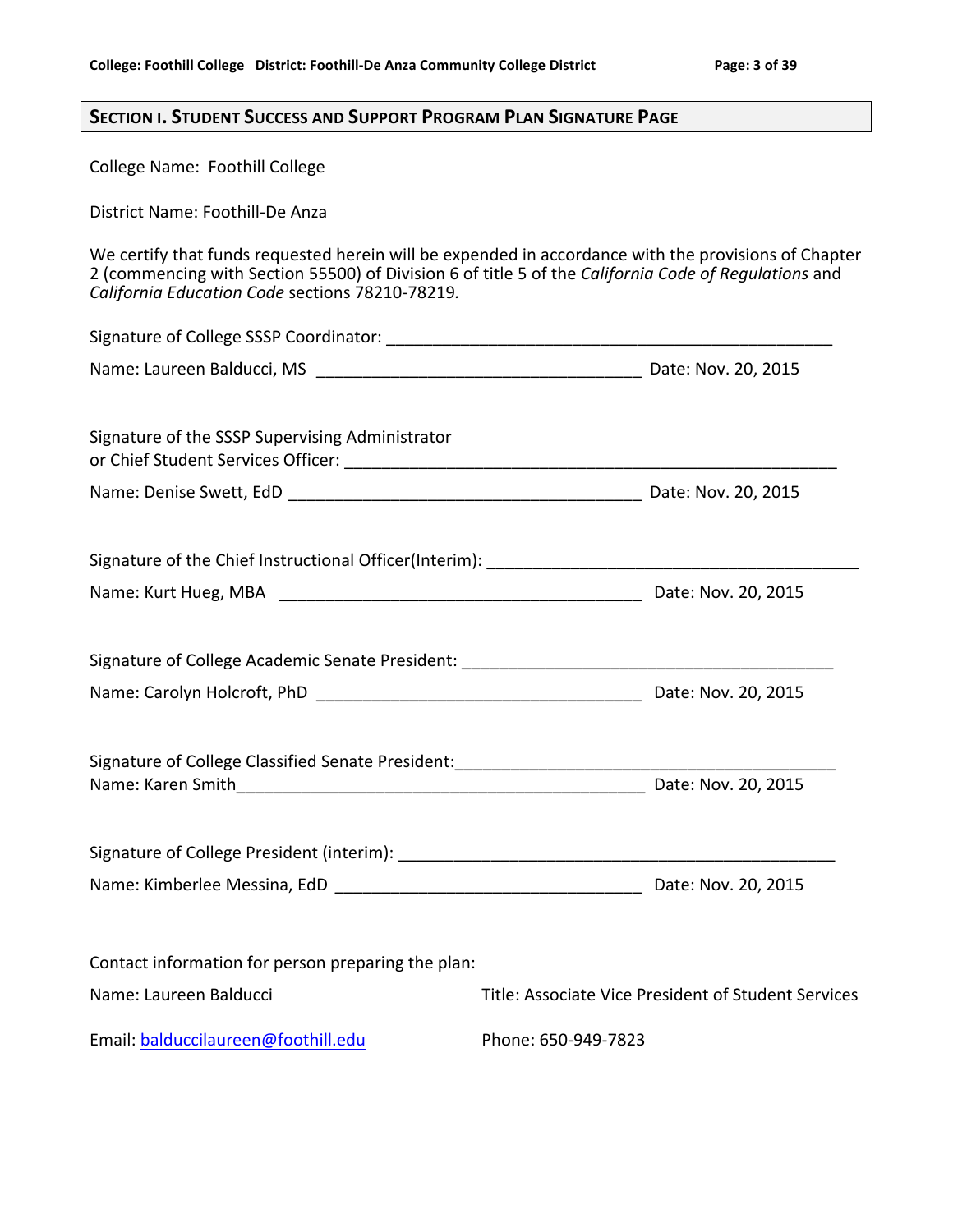## **SECTION II. PLANNING & CORE SERVICES**

**Directions:** Please provide a brief but thorough answer to each of the following questions relating to how your college is meeting the requirements to provide core services under title 5, section 55531. Do not include extraneous information outside the scope of SSSP. Projected expenditures should correspond to items listed in the Budget Plan. Answers should be entered in the document below each question.

#### **A. Planning**

1. a. Describe the planning process for updating the 2015-16 SSSP Plan.

We planned to update our SSSP plan through the Student Success and Support Program (3SP) Advisory Council. This group is comprised of representatives from administration, faculty, staff, and students. In addition, we solicited input from the Counseling Division (including counselors, Assessment and Testing staff, Enrollment staff, and Orientation staff) and from our Student Equity Workgroup and our Basic Skills Committee.

- b. What factors were considered in making adjustments and/or changes for 2015-16?
	- We collectively looked at the 2014-2015 3SP Review Form from the State Chancellor's Office and started to make changes based on their suggestions regarding a few major factors:
		- $\triangleright$  Our CNSL 5 "Introduction to College" course is no longer "mandatory" but instead "strongly recommended"
		- $\triangleright$  We are creating a more robust Early Alert program for our students struggling to succeed in class within the first 4 weeks of the quarter
		- $\triangleright$  We are implementing multiple measures, and reexamining our assessment and placement procedures
	- We also looked at our data for the numbers of both abbreviated and comprehensive educational plans completed. It was clear that although we made significant strides in working with students to create educational plans, we still needed more assistance in this endeavor and thus hired four full-time 3SP-funded counselors
- c. In multi-college districts, describe how services are coordinated among the colleges.

Although the counseling division structures and student populations served differ between the two campuses, there are several areas where Foothill and De Anza have made coordinated efforts:

- Priority registration: both colleges utilize the same prioritization criteria
- Probation level holds both colleges have the same criteria for placing students on probationary status and for registration holds (although each college handles the follow up services differently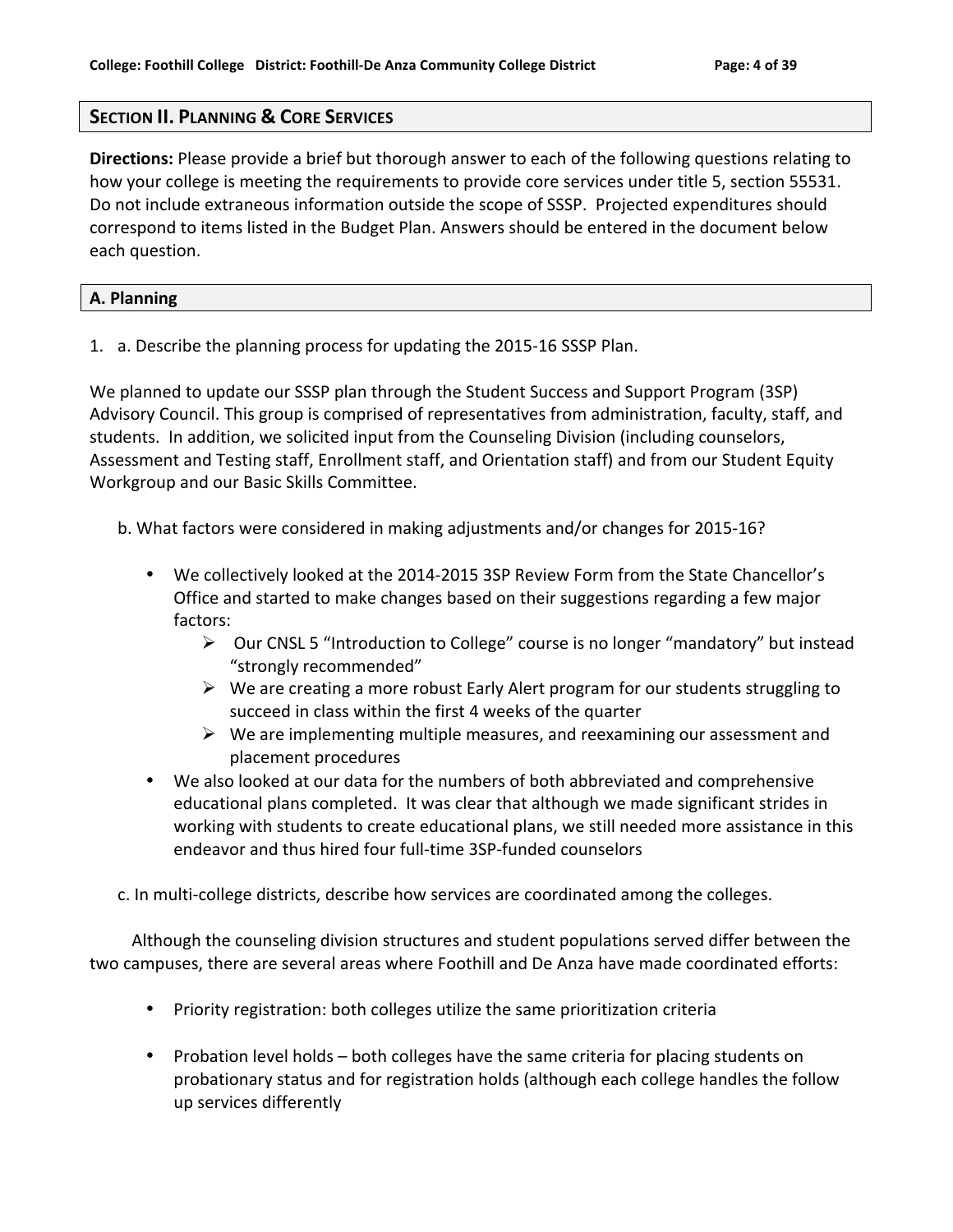- Disqualification it was mutually agreed that if students have been disqualified from either Foothill or De Anza, the student must take classes outside of the District for at least one quarter until they may appeal to come back to either college
- Collaborative efforts have been made in reporting MIS data generated from Degree Works degree audit system and SARS appointment system reason codes
- We collaborate though joint weekly Student Services/Educational Technology Services (ETS) meetings to discuss Banner implementation and update issues, Degree Works updates and issues, Student Portal concerns, etc.

d. Briefly describe how the plan and services are coordinated with the student equity plan and other district/campus plans (*e.g.*, categorical programs) and efforts including accreditation, selfstudy, educational master plans, strategic plans, Institutional Effectiveness, the Basic Skills Initiative, Adult Education (Assembly Bill 86), and departmental program review.

The 3SP, Basic Skills, and Student Equity plans began somewhat independently of one another last year, but the College is now collaborating on all three initiatives via a working group named the "Student Success Collaborative." This group is comprised of the tri-chairs from the 3SP Advisory Council, our Basic Skills Workgroup, and our Student Equity Workgroup, as well as our Vice President of Instruction, Associate VP of Instruction (our accreditation officer), and our Institutional Researcher (who is leading the effort to revise our college master plan). We meet to identify areas of common interest and collaboratively develop strategies to best leverage human and financial resources to increase student success. This year we will be evaluating the efficacy of this group's work and revise membership and charge as needed.

For example, one of the continued goals of the Student Equity Plan is to raise course completion rates for targeted student populations by 3% over the next three years. The work of the 3SP will support this effort in a number of ways. For instance, by providing the counseling services students need to make informed choices about the courses they take and the disciplines in which they major, student support services will help to ensure that target student populations get the right courses in the right sequence to be successful. Another example would be the new Early Alert implementation, which all three groups would spearhead efforts to work with faculty and staff in generating student success.

Planning and Resource Council (PaRC) is Foothill College's shared governance process and another venue in which to gain support and feedback from the college in regards to 3SP initiatives. PaRC *meetings'are'open'to'all'faculty,'staff,'and'students'that'would'like'to'attend,'with'certain'members' from'each'campus'constituency'represented'as'voting'members.*

In collaboration with the AB 86 consortium colleges, we are developing a program to equally serve adult learners and will have an interim program coordinator to oversee these efforts. The planning for 3SP core services includes providing services at times and in locations that are targeted for adult learners.

With the 3SP goals in mind, Student Services program reviews are written in collaboration with the faculty and staff within Student Services and then brought through the shared governance process: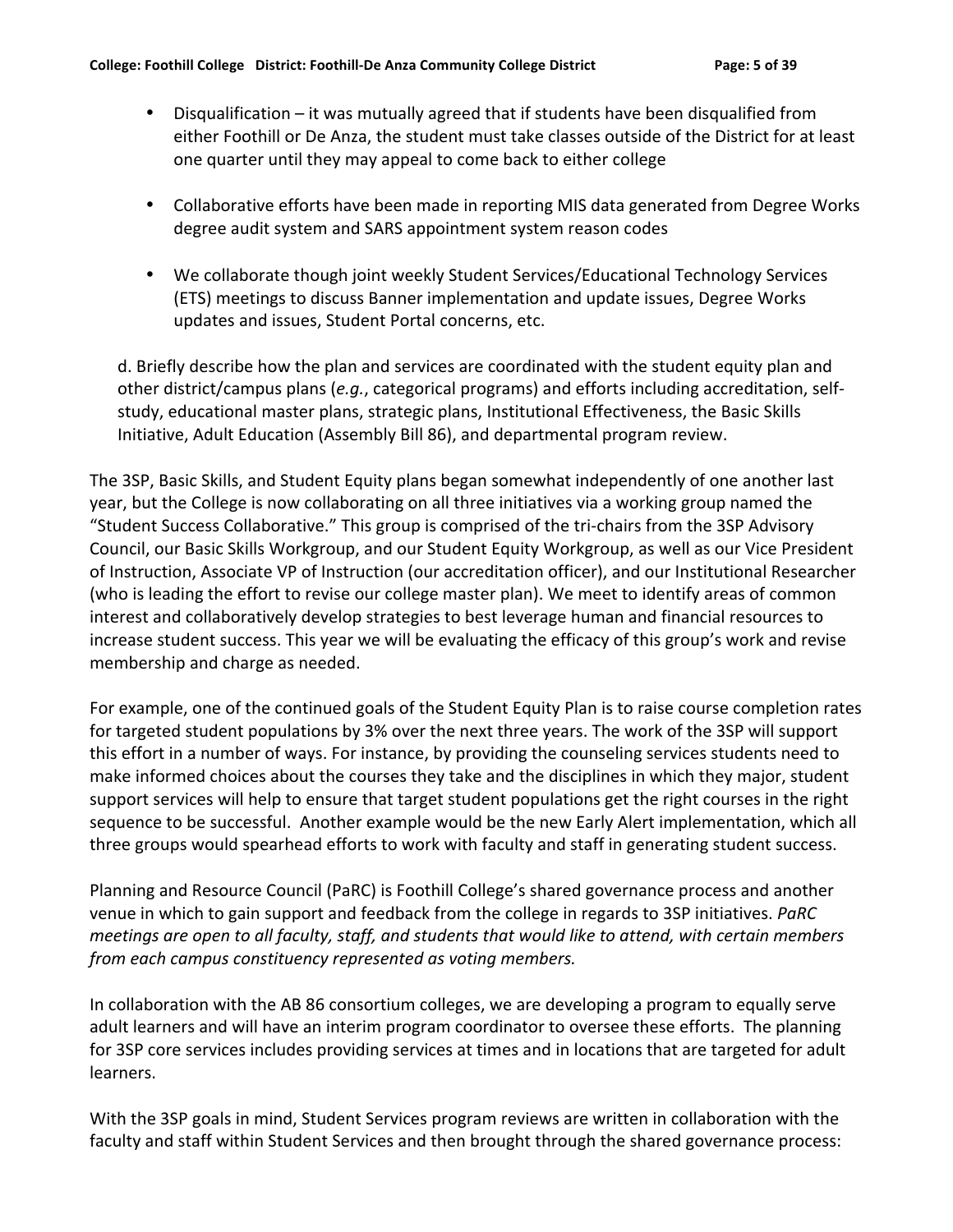Program Review Committee, Operations Planning Committee, and lastly PaRC. The same processes will be implemented this year to reflect the 3SP plan and goals.

2. Describe the college's student profile. (Source: FHDA IR&P ODS)

Foothill College's student information:

• Student headcount – Fall 2014, credit classes:  $13,277$ 

Asian( 25%( **Black** 6%( **Filipino** 6%( Latino Native<sup>22%</sup> American 1%( Pacific Islander 1%( White 32%( Unreported 7%(

Demographics of Foothill Students: Ethnicity (Fall 2014)

## Demographic Profile of Foothill Students (Fall 2014)



|                           | Fall 2014 |     | <b>Winter 2015</b> |    | Spring 2015 |    |
|---------------------------|-----------|-----|--------------------|----|-------------|----|
| Student Type              | Ν         | %   | Ν                  | %  | Ν           | %  |
| <b>First-Time Student</b> | 2,460     | 16% | 903                | 6% | 796         | 6% |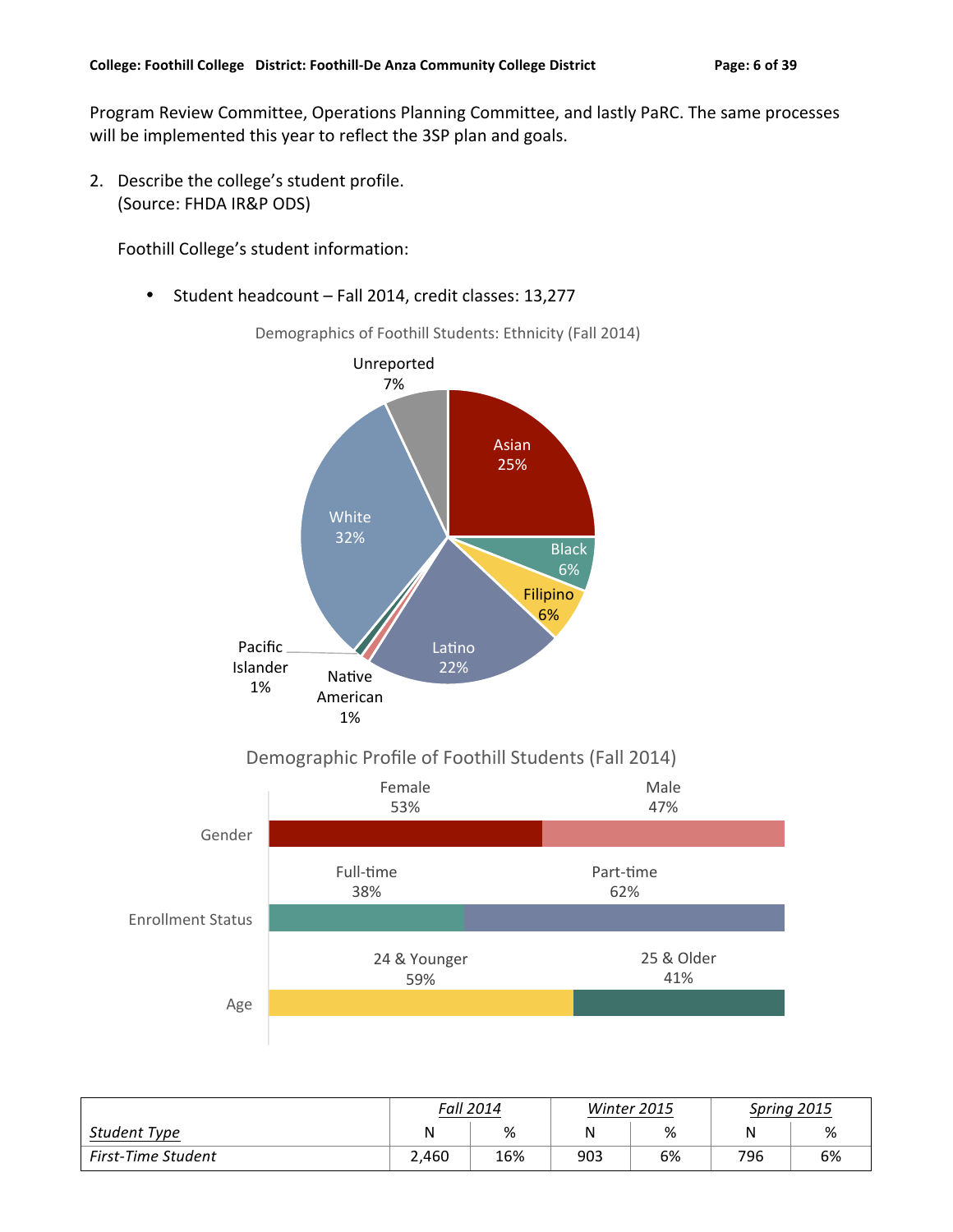#### **College: Foothill College District: Foothill-De Anza Community College District Page: 7 of 39**

| First-Time Transfer Student | 2.892 | 19% | 1.721 | 12% | 1.916 | 15% |
|-----------------------------|-------|-----|-------|-----|-------|-----|
| Returning Student           | 3,113 | 20% | 1,901 | 13% | 1.733 | 13% |
| <b>Continuing Student</b>   | 6.330 | 41% | 9.469 | 65% | 8.099 | 62% |
| Special Admit Student       | 645   | 4%  | 638   | 4%  | 555   | 4%  |

- 3. Describe any partnerships among colleges or with high school districts, workforce agencies, or other community partners that assist with providing core services to new students.
	- SOAR events in partnership with high schools
	- Occupational Training Institute (OTI) CalWorks and CARE collaboration with Santa Clara County
	- Partnerships with local unions in apprenticeship program
	- Collaboration with Year Up program
	- Summer Academies with Silicon Valley CTE Accounting, Early Childhood, Emergency Medical Technician
	- Middle College and dual/concurrent enrollment

Foothill coordinates with local high schools, using 3SP services to streamline the pathway for students from high school to community college. Foothill outreach staff work to ensure that high school principals, guidance counselors, and faculty have the latest information about Foothill College with regards to all of our programs and services. Each September the college hosts a High School Counselor breakfast for guidance counselors and principles to attend in order for them to get a tour of Foothill College and learn about our program updates, including transfer information, ADTs, careers, etc.

#### **B.** Orientation

1. Were adjustments made to your orientation process based on outcomes from your 2014-15 program plan:

The student data compiled from the September 2014-June 2015 has impacted how Foothill College makes decisions based on funding programs within the 3SP guidelines moving forward.

Note: Our orientation program is called "Student Orientation Assessment and Registration" or SOAR.

- Counseling 5 (Introduction to College) will no longer be a mandatory component of orientation
- Counselors meet with students to create and approve abbreviated educational plans with all orientation participants. A comprehensive ed plan is provided during a counseling appointment
- By completing a SOAR event, students will have completed requirements in order to be granted priority registration
- We found it was essential to have Spanish-speaking staff and faculty at SOAR events and will continue to do so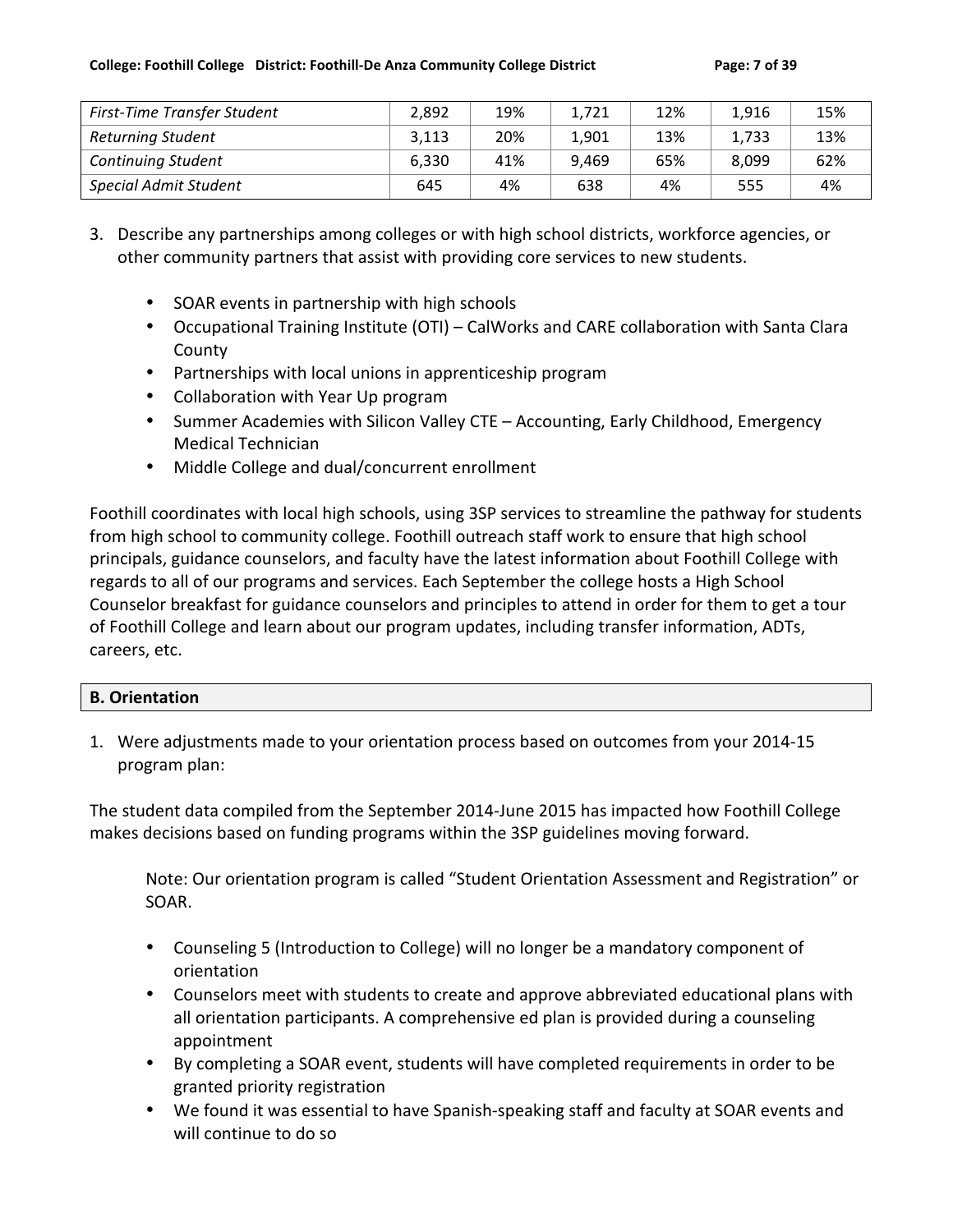• We will no longer offer SOAR-on the-Go events at High Schools since it did not generate strong numbers of students who attended

Title 5 55521 - Mandatory Orientation Elements:

- Last year we ensured students received orientation to the required elements through one of two mechanisms:
	- $\circ$  Students could attend SOAR and a face-to-face counseling appointment. Or,
	- $\circ$  Students could complete Counseling 5
- As of Fall 2015, we are implementing new orientation workshops that cover the mandatory elements in greater depth. These workshops will be incorporated into SOAR events, and will be offered separately for students who do not complete Counseling 5 or attend SOAR

a. How many students were provided orientation services in 2014-15?

The data for new students that were provided orientation: (Source: http://datamart.cccco.edu/Services/Student\_Success.aspx)

Summer 2014: 582 Fall 2014: 733 Winter 2015: 536 Spring 2015: 536

b. What percentage of the target population does this represent? (Source: FHDA IR&P ODS)

Target population is all students who are first-time in college and new to Foothill.

In 2014-15, 55% of students in the target population participated in orientation.

Among the groups targeted by the Student Equity Plan (African American, Filipino/Pacific Islander, Latino), participation in orientation was 47%.

c. What steps are you taking to reduce any unmet need or to ensure student participation?

After SOAR events, the orientation staff followed up with students via phone calls and emails, to see if students had any questions about the SOAR event and activities, and/or to provide students with more general information about the college. We found this to be very helpful in reaching out to students via their peers. Our intent this year is to again work with IR to generate a list of any new students that did not go through orientation, assessment, and have yet to create an educational plan, and contact those students accordingly to get them those services. At that point we will again reach out to students who may be missing any of the matriculation components.

2. a. Are orientation services offered online?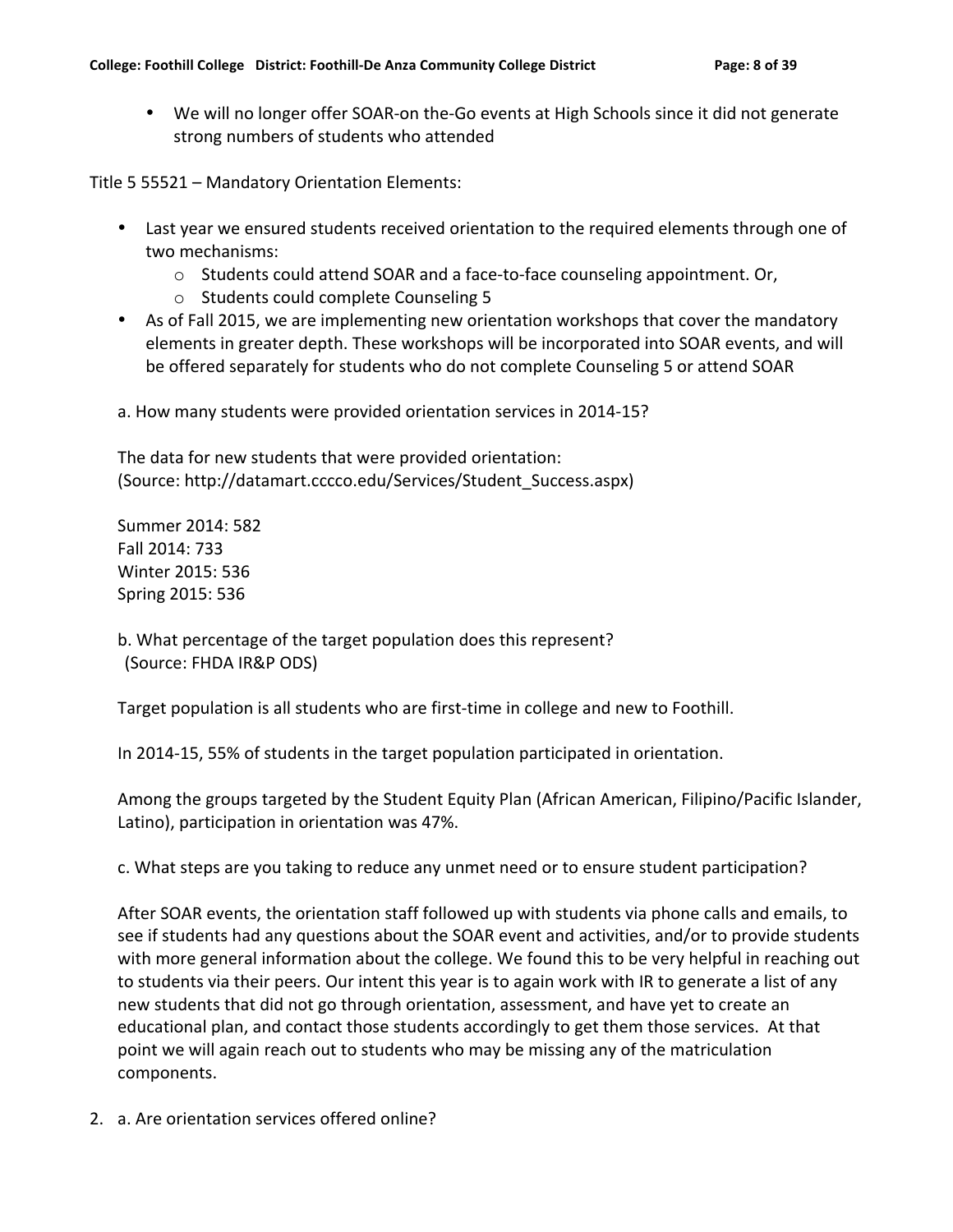We anticipate implementation of our online orientation system, Go2Orientation (from Innovative Educators), no later than mid Fall 2015 quarter.

b. Identify any technology used to provide orientation, including any commercial or in-house products in use or under development, and annual subscription or staff support requirements

The online orientation that Foothill College will implement is from Innovative Educators and the online orientation is Go2Orientation. The online orientation is an interactive web video that gives information regarding various programs and areas of the college, both from Student Services and Instruction. Staffing required is on going (as needed) input and updates from key people at Student Services that represent areas such as admission, counseling, financial aid, transfer, evaluations, disability resources, EOPS/CARE, Veterans, and assessment. An annual check for updates is required since information in various areas change. Innovative Educators upgrade these changes as part of the cost of the program.

Other technology used for orientation is the Foothill College Orientation/Outreach website, where students can sign up to participate in SOAR events. For counseling appointments scheduled during SOAR events, Scheduling and Reporting System (SARS) is used.

3. Identify the topics covered in orientation. Include those topics mandated by title 5 section 55521 and any additional information, policies and/or procedures that the college or district determines necessary to include in a comprehensive orientation.

State of California regulations require that new students starting in Fall 2015 complete orientation, assessment, and an educational plan before than can receive the highest enrollment priority allowed by the district in any future terms of enrollment. The regulations also state that students need to be in good academic standing and not on academic probation for 2 consecutive terms.

The Foothill requirements include, in addition to the state rules, the selection of an education goal of transfer, degree, or certificate and selection of a major field of study (rather than undecided).

- Academic expectations and progress and probation standards
- Maintaining registration priority pursuant to section 58108
- Pre requisite/co requisite challenge process
- Maintaining Board of Governor's Fee Wavier eligibility
- Description of available programs, support services, financial aid assistance, campus facilities, and how they can be accessed
- Academic calendar and important timelines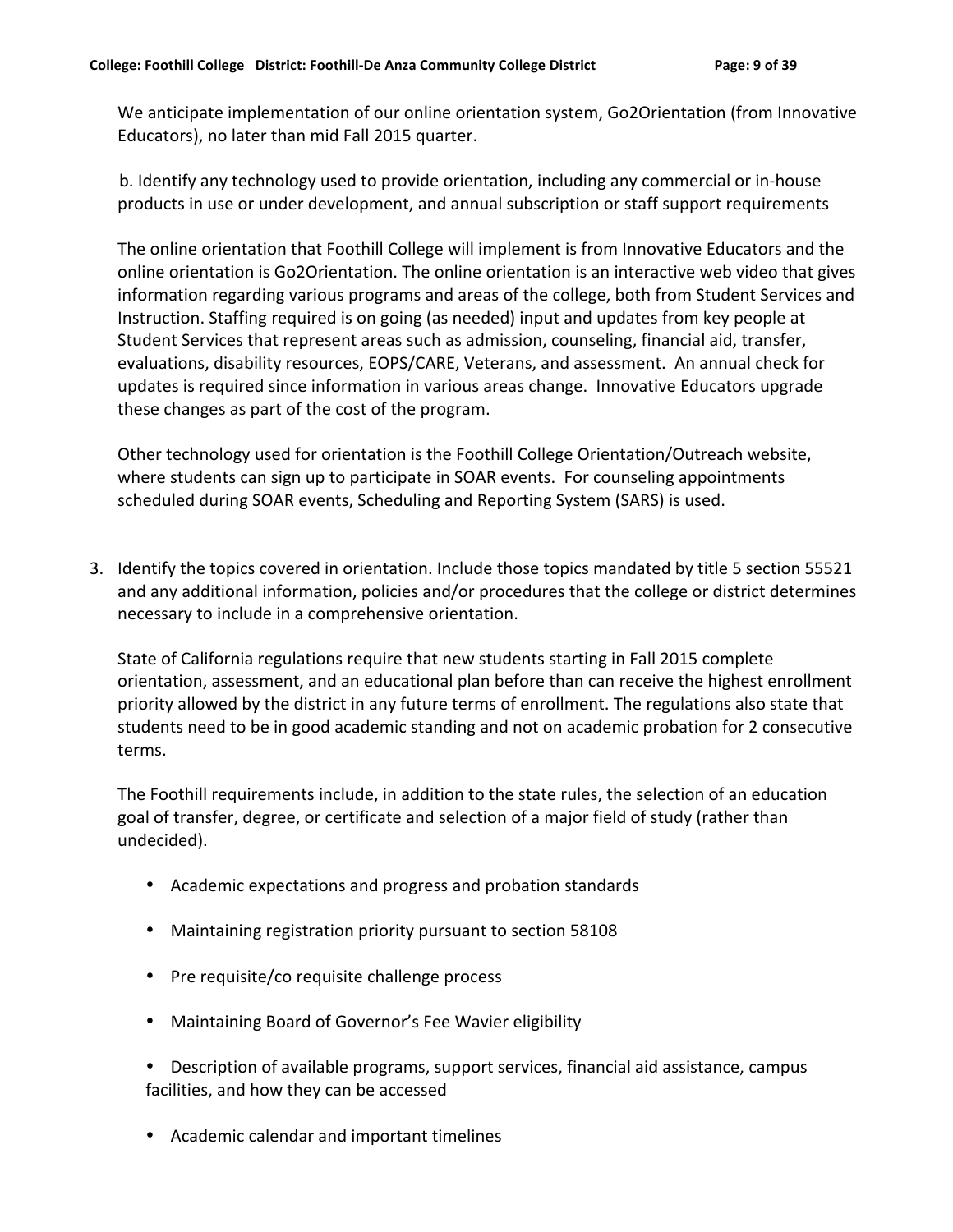- Registration and college fees
- Educational planning services
- Selection of an educational goal
- Details in educational planning in references to nuances between local degree/certificate and transfer goals

These workshops will be run by our counseling faculty, and will also result in the creation and approval of student abbreviated educational plans. These workshops are planned into the SOAR events and offered as stand-alone workshops.

4. Complete the chart below outlining the staff associated with orientation and the source used to fund the position. These staff listed below should match those in your budget plan. Additional lines may be added.

| # of<br><b>FTE</b> | <b>Title</b>                                                   | Role                                                                                                                                                                                                                                                                  | <b>Funding Source (SSSP/Match/GF)</b> |
|--------------------|----------------------------------------------------------------|-----------------------------------------------------------------------------------------------------------------------------------------------------------------------------------------------------------------------------------------------------------------------|---------------------------------------|
| $\mathbf{1}$       | <b>Student Success</b><br>Specialist                           | Collaborates with counselors to assist<br>students with learning Degree Works<br>degree audit program, clears student<br>holds and pre-requisites, and assists<br>with general questions during<br>orientations, high schools visits and<br>at the Counseling Office. | 3SP / Match                           |
| 3                  | <b>Assessment Specialist</b>                                   | Administer assessment tests as part<br>of SOAR events.                                                                                                                                                                                                                | 3SP                                   |
| $.5\,$             | Program Coordinator II                                         | Coordinates SOAR events with<br>AVPSS, assists students with check-in<br>during SOAR events, answers general<br>Foothill College questions, and<br>coordinates tour guides during SOAR<br>events as well as throughout the<br>academic year.                          | 3SP                                   |
| $\mathbf{1}$       | <b>Assessment Center</b><br>Supervisor                         | Supervises placement testing during<br>orientation events.                                                                                                                                                                                                            | 3SP                                   |
| .5                 | Associate Vice<br><b>President of Student</b><br>Services      | Along with the VPSS and Student Services<br>team, coordinates, organizes and<br>implements the SOAR events.                                                                                                                                                           | Match                                 |
| 5                  | Counselors                                                     | Present information at orientation on<br>counseling, transfer and other college-<br>related issues.                                                                                                                                                                   | 3SP                                   |
| $\overline{3}$     | Deans: Student Affairs,<br>Counseling, Disability<br>Resources | Assist their teams in helping students<br>during SOAR events                                                                                                                                                                                                          | 3SP (Only the Dean of Counseling)     |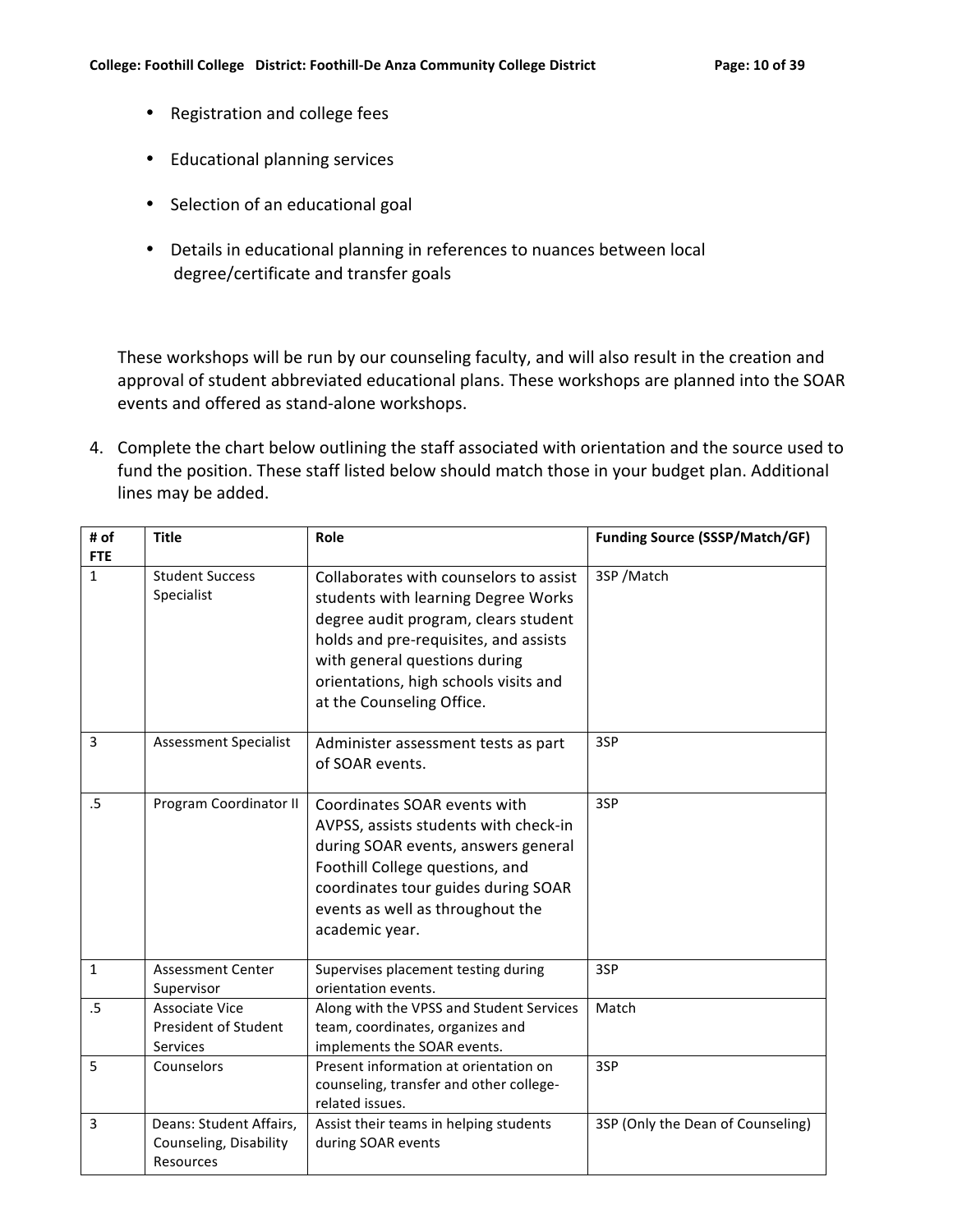5. Complete the chart below outlining all other orientation related expenditures, including the direct cost to purchase, develop or maintain technology tools specifically for orientation services. These expenditures should correspond to those in your budget plan. Additional lines may be added.

| <b>Budget Code</b> | <b>Expenditure Title/Description</b>  | <b>Funding Source (SSSP/Match/GF)</b> | Amount   |
|--------------------|---------------------------------------|---------------------------------------|----------|
| 6000               | Laptops, iPads, jet-packs. To have    | 3SP                                   | \$5,000  |
|                    | students apply on-site and register   |                                       |          |
|                    | for CNSL 5 class                      |                                       |          |
| 5000               | Degree Works/ degree audit            | 3SP                                   | \$7,201  |
| 5000               | Go2Orientatation/ on-line orientation | 3SP                                   | \$20,000 |
| 5000               | SARS/ student appointment system      | 3SP                                   | \$9,520  |
| 5000               | Guidebook/Mobile guide for SOAR       | 3SP                                   | \$4,000  |
|                    | and campus events                     |                                       |          |
| 4000               | <b>SOAR Event Supplies</b>            | 3SP                                   | \$10,000 |
| 4000               | <b>Publications</b>                   | 3SP                                   | \$5,000  |
| 4000               | Food for SOAR Events                  | 3SP                                   | \$5,220  |

#### **C. Assessment for Placement**

1. Were adjustments made to your assessment for placement process and/or procedures based on outcomes from your 2014-15 plan?

Since submission of our 2014-2015 3SP Plan, we formed an "Assessment/Placement Ad Hoc Committee" to review our assessment and placement processes. As a result, we revised our retest policy with the goals of aligning policies between English and math, clarifying the role of the Summer Bridge programs, and generally clarifying our policies for our students. We're currently in discussions with our sister college, De Anza, to attempt to enact a uniform districtwide retest policy. Additionally, a 3SP research analyst was hired to focus on as assessmentrelated needs and issues, including data validation and standardization.

2. a. How many students were provided assessment services in 2014-15? (Source: http://datamart.cccco.edu/Services/Student\_Success.aspx) Summer 2014: 1,374 Fall 2014: 1,879 Winter 2015: 1,116

Spring 2015: 1,504

b. What percentage of the target population does this represent? (Source: FHDA IR&P ODS)

Of the target population (students who are first-time to college at Foothill), 46% of students have been assessed for placement.

Within the target population, nearly three-quarters (73%) of students who are full-time have been assessed for placement. Almost two-thirds (65%) of students who have an education goal of transfer have assessed.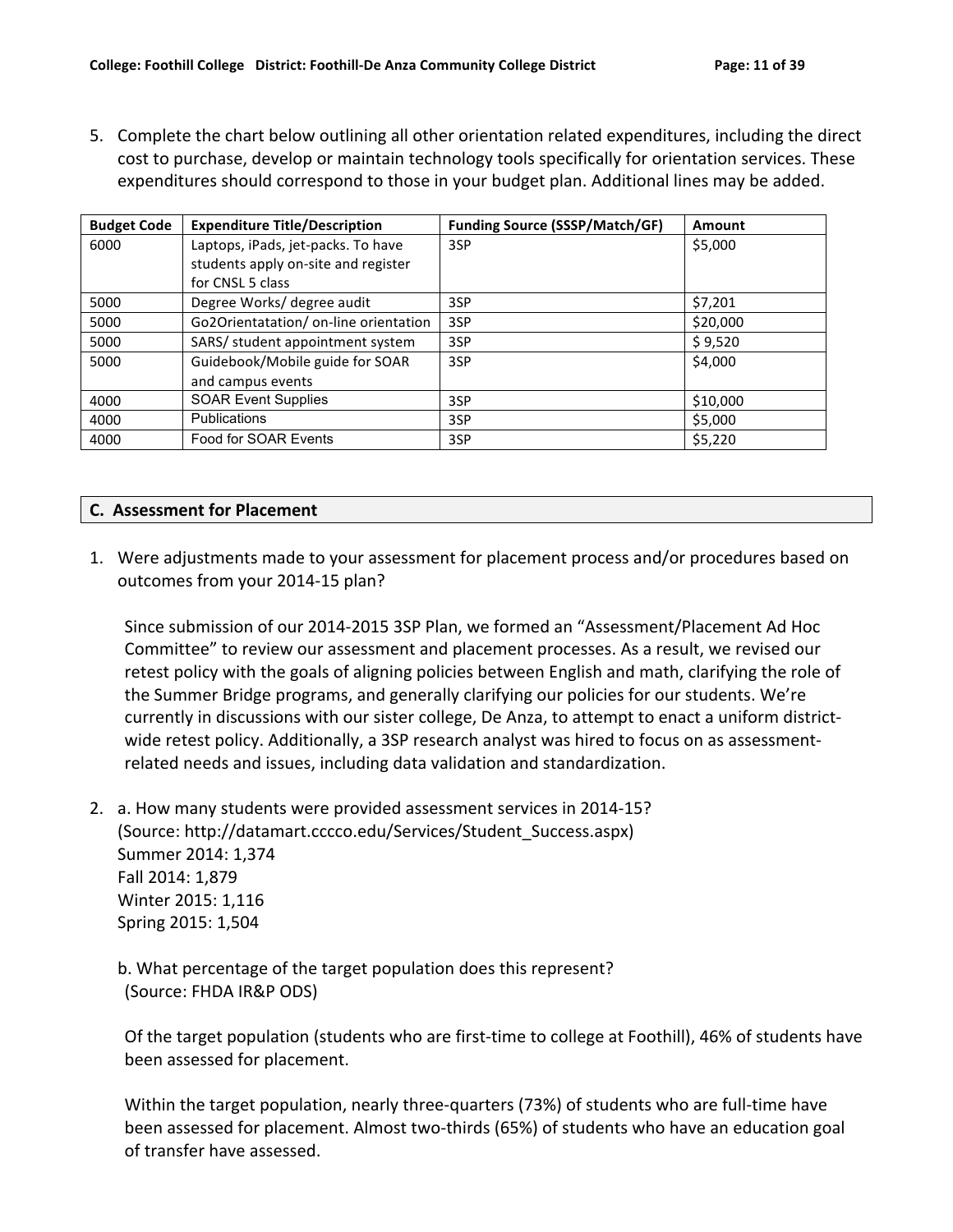Among the Student Equity target groups, the 36% rate of assessment is lower than among other students (53%).

c. What steps are you taking to reduce any unmet need or to ensure student participation?

The Testing and Assessment Center staff have identified unnecessary testing appointments (by students who may not need to take a placement test) as a potential barrier to new students completing assessments during busy times of the year. They are working with the 3SP Research Analyst to develop processes for identifying students who have made an appointment but may be ineligible for or may not need to take a placement test. These students would be contacted and re-directed before they arrive for testing, in an effort to free-up testing time slots during busy times of the year. Piloting suggests 5-10% of seats could be made available through these processes, although additional assessment specialist staff time would be needed to fully implement this process.

The amount of unmet need is new information for the college, and we will be considering what additional resources can be used towards this unmet need. In particular, we will investigate ways to use Early Alert to reach out to students who have not assessed but likely should have.

3. Give a brief and specific overview of the assessment process. Include a description of the test preparation that is available.

Assessment is required of Foothill students who plan to obtain a certificate, degree or ADT, take a math or English, or ESLL course or any pre-requisites that require certain math or English levels (and that have not been met by equivalent courses at other accredited colleges). In addition, students that want to waive the college level chemistry course may also take the chemistry assessment test. Foothill College accepts placement results from within the FHDA district and from all California Community Colleges with supporting documentation.

Prior to taking an assessment test at Foothill College, students must submit an application through Open CCCApply in order to obtain a Foothill student ID number. Once students have completed their online application are then able to register for an assessment test via RegisterBlast (Testing and Assessment's online appointment system). Students can also schedule their assessment time in-person or by telephone, should they be unable to access RegisterBlast).

Assessment tests are provided throughout every college quarter at the Assessment and Testing Office. The tests are also administered at our satellite campus - Middlefield, at local high schools, and at the Silicon Valley Career and Technical Educational Center, all through the SOAR orientation program.

After test scores and their corresponding placement are delivered to the student, they are advised to make an appointment to meet with a counselor to create an education plan. Students are directed to any campus services that they may have not yet utilized, or that might be appropriate (financial aid, EOPS, DSPS, Veteran's Services, tutoring center, Summer Bridge, etc.).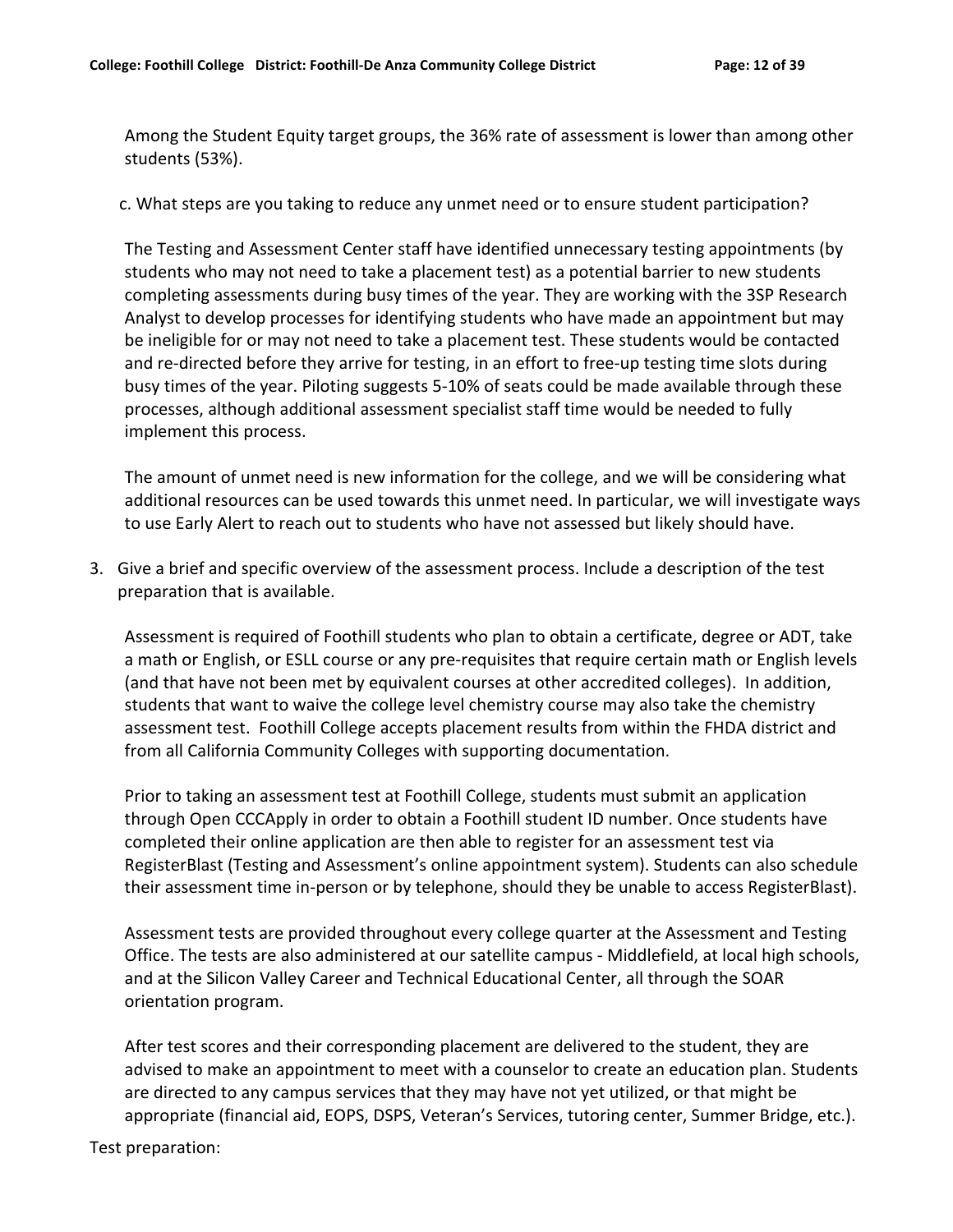Students are strongly advised (via our web site, counselors, and testing center staff) to prepare before taking their placement test. Foothill's testing webpage provides a link to Accuplacer's test preparation program. We also refer students to the Khan Academy webpage to review concepts that are covered on the placement tests.

Further, we have recently developed a partnership with EdReady, for our students needing additional pre-test support for our Basic Skills classes. Students identify a goal (testing into MATH) 220, or general math placement test preparation, etc.) and EdReady sets up an individualized plan that will prepare students to meet those goals. This program is linked through our webpage as well.

In addition, the Summer Bridge Math Program (through the Basic Skills Initiative) and Summer Bridge English Program (through the Student Equity funds) offers another opportunity for students to improve their math and English placement scores. The Summer Bridge programs help students who have placed into basic skills classes to better understand basic math concepts and strengthen reading and writing skills. The goal of the program is to help students place higher in math and to be more successful in college-level math and English classes. In Summer 2014 approximately 100 students completed the Summer Bridge Math Program, and 70% improved their math placement at least one level. The English program, new in 2015, enrolled approximately 38 students, and the 2015 math program enrolled 130 students.

4. a. Identify any assessment test(s) used for placement into English, mathematics, and ESL courses. Provide specific information about any second-party tests, including the versions and forms used.

Foothill College uses the Accuplacer testing platform for English, ESL, and math placement tests. All of these tests are administered on the most recent version of Accuplacer (6.0), which was delivered in March 2015.

- For English, students complete the College Reading and Sentence Skills exams.
- For ESL, students complete the Listening, Sentence Meaning, Reading Skill, Language Usage, and Write Placer ESL essay.
- For Math, students take either the Arithmetic, Elementary Algebra, or the College Level Math test.

There are accessibility options within Accuplacer that make the tests accessible for students with disabilities. We also offer paper/pen tests as needed and Braille tests for students with visual impairments.

b. When were tests approved by the CCCCO and what type of approval was granted?

The Accuplacer tests are all among the instruments approved by the CCCCO. The ESL Listening Test and WritePlacer ESL have full approval, and all others have probationary approval through March 2016.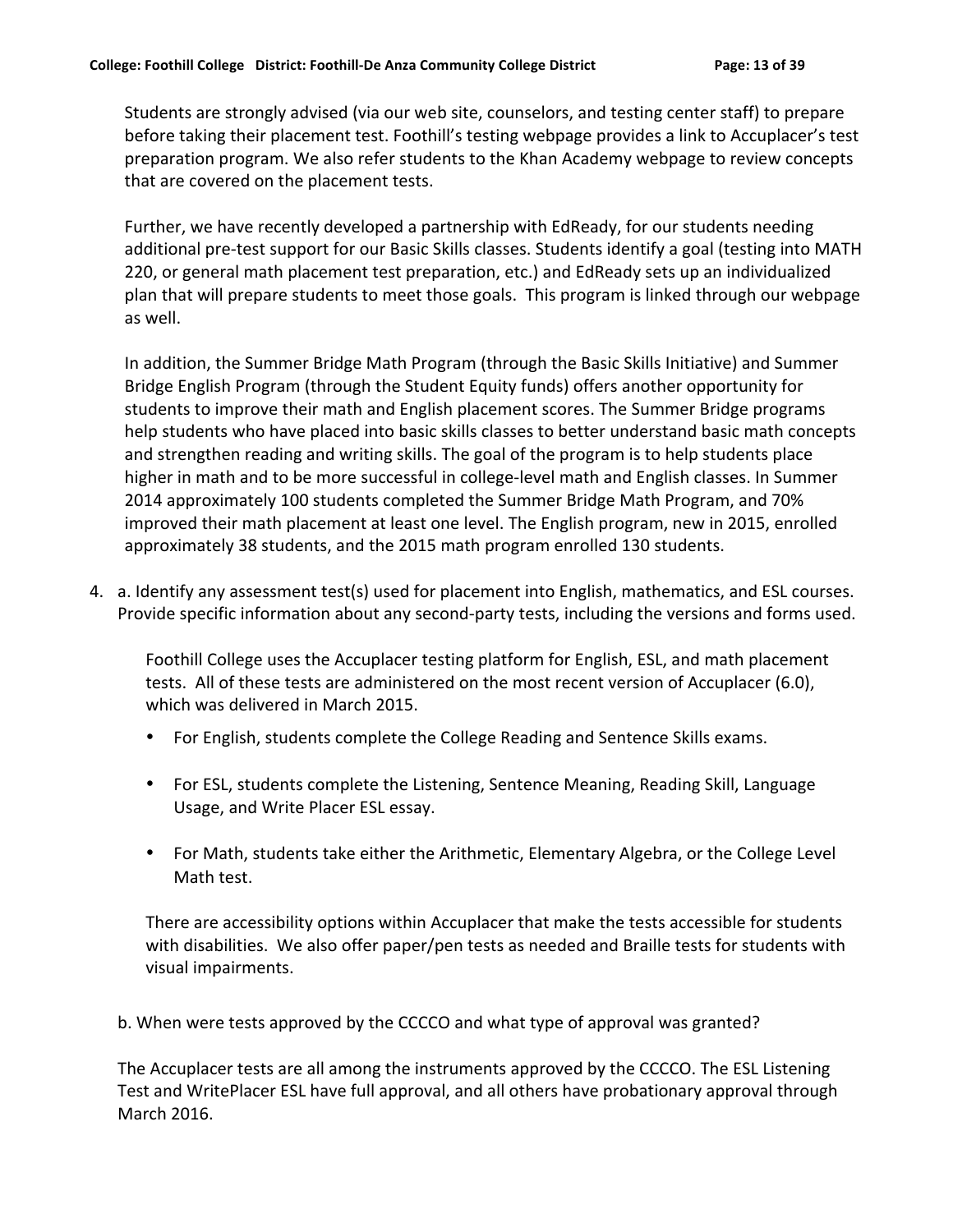For Chemistry, students take the California Chemistry Diagnostic Test (CCDT), 2006 version. The chemistry assessment content validation was completed in Spring 2015, and the criterion validation is currently underway. The report is scheduled to be submitted to CCCCO for review in November.

http://extranet.cccco.edu/Divisions/StudentServices/Matriculation/Assessment.aspx

c. When were disproportionate impact and consequential validity studies last completed?

Disproportionate impact studies are currently underway.

| Subject/Test | Survey of students and faculty |  |  |
|--------------|--------------------------------|--|--|
| <b>ESLL</b>  | October 15-30, 2015            |  |  |
| English      | February 1-15, 2016            |  |  |
| Math         | April 15-30, 2016              |  |  |

Consequential validity studies are scheduled for this year:

5. a. What multiple measures are used?

Currently Foothill College is interested in implementing and validating multiple measures for placement that are based on high school courses, high school grades, prior college transcripts and, counselor and faculty consultation. Much of the prior data is identified through CalPass+. Additional measures that are undergoing analysis include the Early Assessment Program (EAP) and some self-reported information (e.g. attendance at US vs non-US high school). The documentation of multiple measures is being coordinated and standardized so that the identified elements are fully integrated in the assessment process.

b. How they are integrated into the assessment system (as part of an algorithm included in the test scoring process, applied by counselors, etc.)?

Multiple measures are incorporated into placements for students by counselors and deans. The Testing and Assessment Center advises students to submit evidence of prior study, and uses selfreported information to guide assessment.

c. Do these measures meet the multiple measures requirement per title 5, sections 55502 and 55522?

Yes, the measures that are used for placement (interviews with students, HS or college transcripts, military training and experience, AP test scores) meet the multiple measures requirements.

6. Describe the policy on the acceptance of student assessment scores and placement results from colleges within a multi-college district, from colleges outside of the district, or from adult education programs.

Foothill College does not have a *formal* district-wide policy regarding acceptance of placement test results from our sister college, De Anza College. However, if a student has tested within the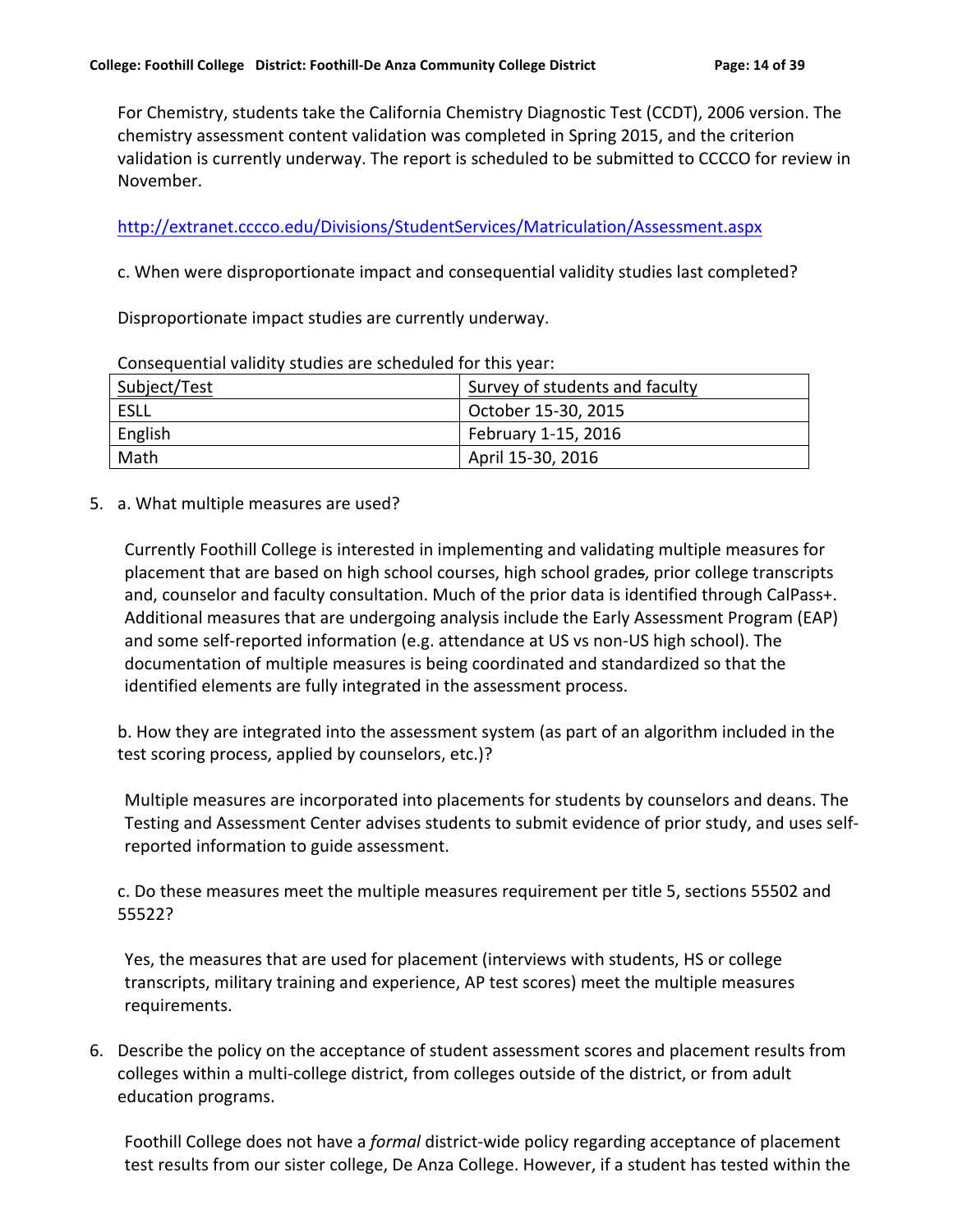district, we use the raw test scores and our cut scores to determine their placement at Foothill. We accept assessments from students who have tested outside of our district who have completed an Accuplacer placement test.

7. How are the policies and practices on re-takes and recency made available to students?

Our retest policy is published on our "Placement Testing" web page at http://foothill.edu/placement/testfaqs.php. The policy is also posted in the testing center and staff discuss the policies with students when they complete assessments at Foothill. The staff lets students know about their placement scores as well as next steps such as meeting with a counselor for an educational plan or referring them to the appropriate dean if necessary.

8. Complete the chart below outlining the staff associated with assessment for placement and the source used to fund the position. These staff listed below should match those in your budget plan. Additional lines may be added.

| # of FTE                                                                                  | <b>Title</b>                           | Role                                                                                                                                                                                                                                                                                                                                                                                                            | <b>Funding Source (SSSP/Match/GF)</b> |
|-------------------------------------------------------------------------------------------|----------------------------------------|-----------------------------------------------------------------------------------------------------------------------------------------------------------------------------------------------------------------------------------------------------------------------------------------------------------------------------------------------------------------------------------------------------------------|---------------------------------------|
| $\mathbf{1}$                                                                              | <b>Assessment Center</b><br>Supervisor | Supervise staff and resources of<br>Assessment & Testing Center and<br>manages the day-to-day operations of<br>the assessment center. Supervises the<br>overall administration and coordination<br>of the center such as program reviews<br>and Student Services Area Outcomes.<br>Works with institutional research and<br>division deans and discipline faculty to<br>validate cut scores and to collect data | 3SP                                   |
| 2 currently<br>(Proposing one<br>1 additional to<br>work with<br>accommodated<br>testing) | <b>Assessment Specialists</b>          | Assists with scheduling student testing,<br>checks-in students gives general testing<br>directions, and monitors testing. In<br>addition, the specialists give the<br>students their test results and assist<br>them with the next steps to their success<br>at the college. We are proposing<br>another Testing and Assessment<br>Specialist for this year in order to assist<br>with accommodated testing     | 3SP                                   |
| 1                                                                                         | Administrative Asst.                   | To assist with front desk student<br>questions and appointments.                                                                                                                                                                                                                                                                                                                                                | 3SP                                   |

9. Complete the chart below outlining all other assessment for placement related expenditures, including the direct cost to purchase, develop or maintain technology tools specifically for assessment for placement services. These expenditures should correspond to those in your budget plan. Additional lines may be added.

| <b>Budget Code</b> | <b>Expenditure Title/Description</b>      | <b>Funding Source (SSSP/Match/GF)</b> | Amount            |
|--------------------|-------------------------------------------|---------------------------------------|-------------------|
| N/A                | RegisterBlast/Schedule student testing    | N/A                                   | N/A               |
|                    | appointments                              |                                       |                   |
| 5000               | Accuplacer/ testing platform for English, | 3SP                                   | \$35,000 per year |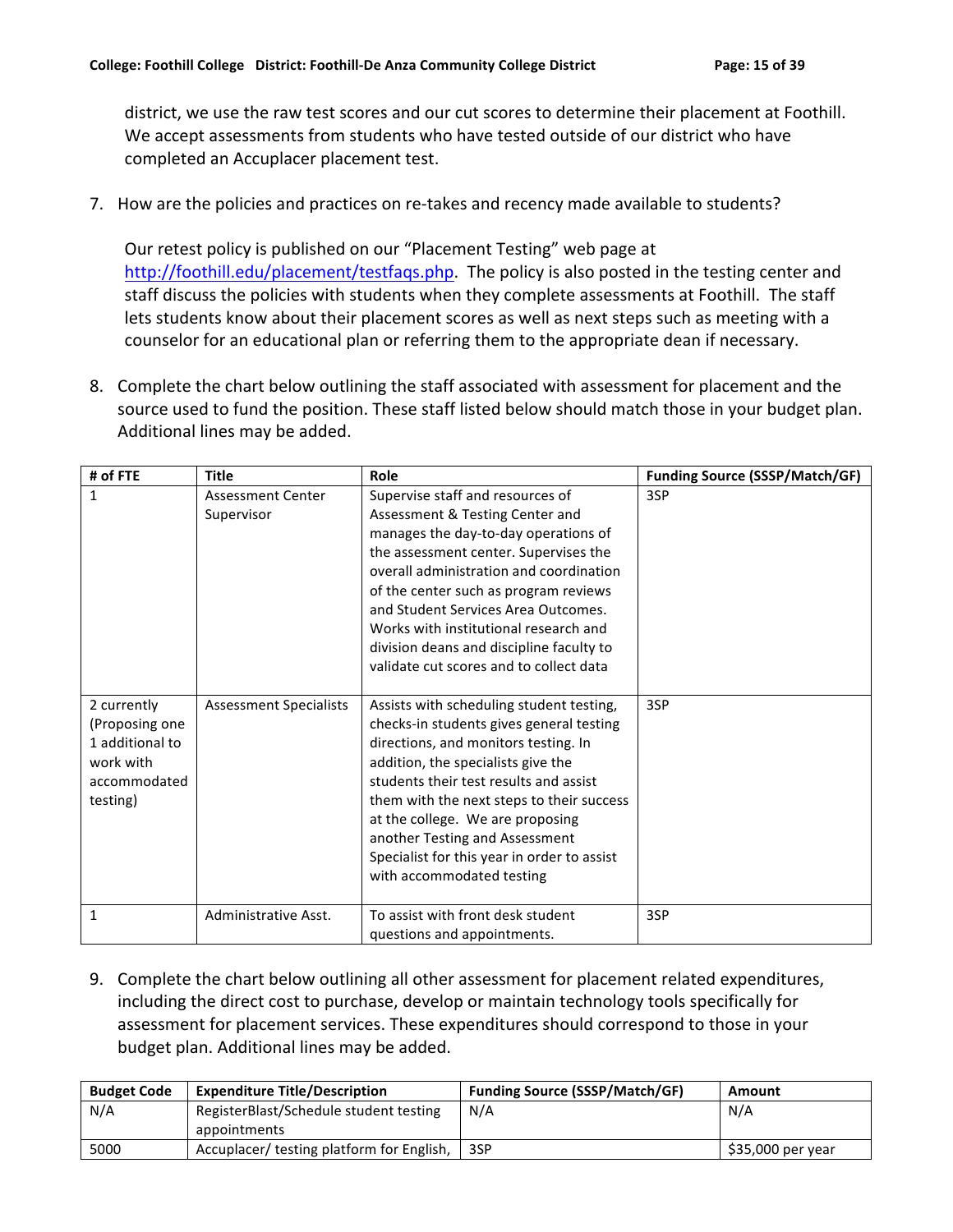|      | ESLL, and math placement tests. All of |     |                 |
|------|----------------------------------------|-----|-----------------|
|      | these tests are web-based.             |     |                 |
| 4000 | Testing materials                      | 3SP | 30,000 per year |

#### **D. Counseling, Advising, and Other Education Planning Services**

1. Were adjustments made to your counseling services process and/or procedures based on outcomes from your 2014-15 plan?

Yes. We are going to deliver services in multiple ways. We are planning on doing more intrusive counseling. During SOAR events specifically we have set up group counseling to implement abbreviated education plans for students, along with a counseling appointment to follow-up with doing a comprehensive educational plan. In addition, we will have counselors available during New Student Orientation to do abbreviated education plans and to answer counseling and transfer-type questions to students. During Welcome Week (the first week of the fall quarter), the counselors will also be available to students at the event to do abbreviated education plans and answer quick questions to students. Lastly, during peak times, when students finish the placement test they will then go to a group counseling session to assess the results and complete an abbreviated education plan.

2. a. How many students were provided counseling, advising and education planning services in 2014-15?

(http://datamart.cccco.edu/Services/Student\_Success.aspx)

|                           | Students served in 2014-15 |
|---------------------------|----------------------------|
| Counseling/Advising       | 10,332                     |
| <b>Education Planning</b> | 6,555                      |

Students recieving counseling, advising, education planning services, by term 2014-15



(Source: FHDA IR&P ODS)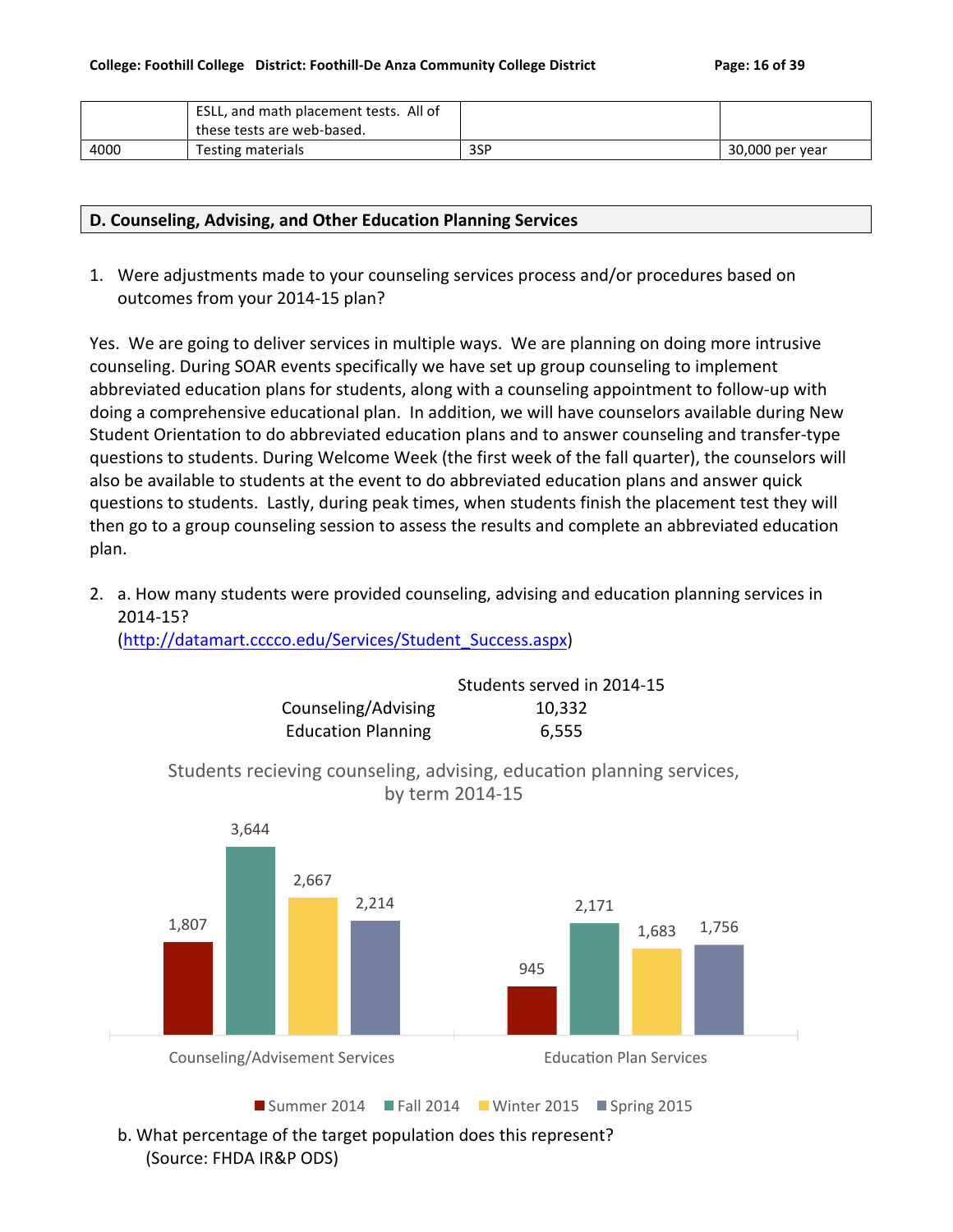In 2014-15 52% of the target population (first time – new students) received an education plan.

Among first-time African American, Filipino, and Latino students, the percentage of students receiving an education plan is 47%.

c. What steps are you taking to reduce any unmet need or to ensure student participation? For the 2015-2016 year, we are incorporating the following services to further meet the needs of students:

- Conduct in-reach with students by counselors having a quick question table set up in the Student Center, in order to reach the students where they are
- SARS will now have a checklist as to what students do not have an educational plan. Therefore, we can capture students to make sure that if we missed them we can still create an abbreviated and comprehensive educational plan
- Group educational plan counseling for students who are new to the college  $-$  to give students an incentive to meet with a counselor initially for an abbreviated educational plan (then follow up with at an individual counseling appointment to complete a comprehensive educational plan)
- In order to reduce unmet student needs, group educational plan counseling will be implemented. This will increase counselor accessibility, especially during peak times when counseling appointments are in high demand.
- SOAR events will also capture students prior to them starting school to receive services such as group counseling
- 3. a. Describe the service delivery methods (in person, workshops, FTES generating course, etc.).

In-person counseling is available through one-on-one appointments, group counseling, workshops, through online via email or Skype, and via phone.

The following classes are taught under the Counseling Division as another method in which to deliver academic or personal counseling services:

- $\circ$  CNSL 1 College Success (4 units)
- $\circ$  CNSL 2 College and Life Management (4 units)
- o CNSL 5 Orientation to College (1.5 units)
- $\circ$  CNSL 51 Learning Strategies (tied to our Pass the Torch tutorial program; 3 units)
- $\circ$  CNSL 52 College & Life Management (4 units)
- $\circ$  CNSL 53 Effective Study (designed specifically to meet the needs of our probation and disqualified students; 4 units)
- $\circ$  CNSL 72 Stress, Wellness & Coping (3 units)
- $\circ$  CNSL 85A Transfer Readiness (1 unit)
- $\circ$  CNSL 90 Introduction to Online Learning (1 unit)
- $\circ$  CNSL 275 EOPS: Road to Success (1 unit)
- $\circ$  CRLP 55 Lifelong Learning Strategies
- $\circ$  CRLP 7 Career Life Planning Self-Assessment (4 units)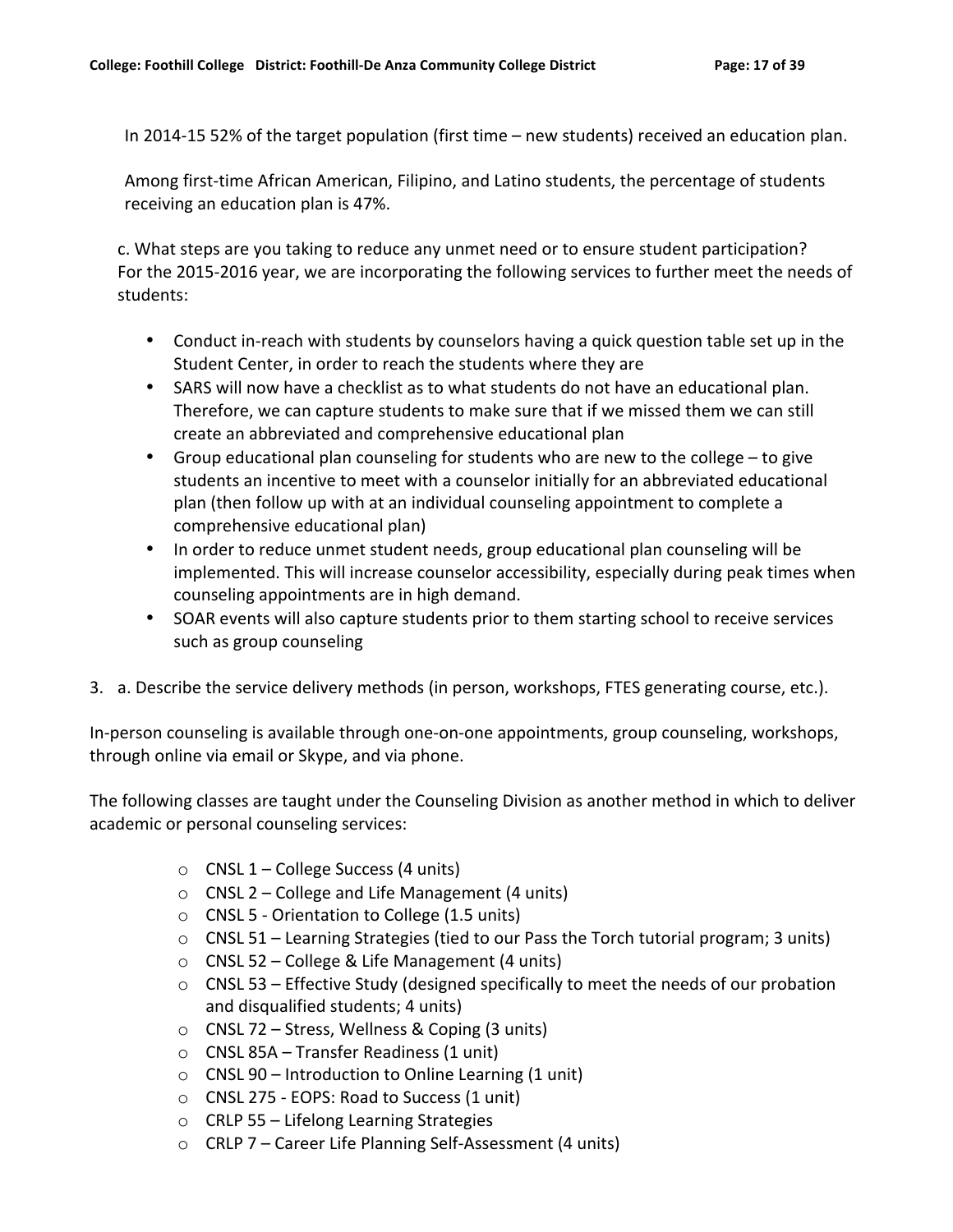- $\circ$  CRLP 71 Exploring Career Fields (1 unit)
- $\circ$  CRLP 73- Effective Resume Writing (1 unit)
- $\circ$  CRLP 74 Interviewing Techniques (1 unit)

(Note: All courses except CNSL 275 are CSU transferable, with CSNL 1, 2, and 5, and CRLP 7 being UC transferrable. FTES is counted through these courses and an average of 30 students are in attendance of these courses.)

b. Is drop-in counseling available or are appointments required?

- As an alternative to drop-in counseling "quick questions" tabling is available during peak times for quick questions related to counseling and transfer, and counseling appointment assistance
- 30-minute counseling appointments are required for a comprehensive educational plan
- Group educational plan counseling is available by appointment to generate education abbreviated educational plans

c. What is the average wait time for an appointment and drop-in counseling?

- The average wait-time for a counseling appointment is about a week. But during peak times such as the first two weeks prior to each quarter and at the end of a quarter, the wait time may be up to two weeks
- Students can see a counselor on an emergency basis as needed
- 4. a. Describe the type of assistance provided to students to develop an abbreviated student education plan and the scope and content of the plan.

Students are able to complete an abbreviated education plan during: individual counseling appointments, group education plan counseling, CNSL 5 Orientation to College class, and at SOAR events. This plan is 1-2 quarters and typically includes the students' starting their math and English sequences. Students have 24/7 access to their educational plan in the Degree Works degree audit system.

b. Describe the type of assistance provided to students to develop a comprehensive education plan and the scope and content of the plan.

One-on-one counseling appointments and CNSL 5 classes are ways in which students can obtain a comprehensive educational plan. The scope of the plan is such that at least 3 quarters (if not their entire plan for their college career) are planned out for the student in the Degree Works degree audit system. Students have 24/7 access to their educational plan. Counselor appointments are for 30 minutes (via online, phone or in-person) to discuss issues such as types of majors Foothill College offers, transfer opportunities, career possibilities associated with their major, financial aid questions, time management as it relates to the number of courses students want to take and the amount of hours they work, family obligations, etc. For students who are Veterans or DSPS, their appointments times are for 50 minutes.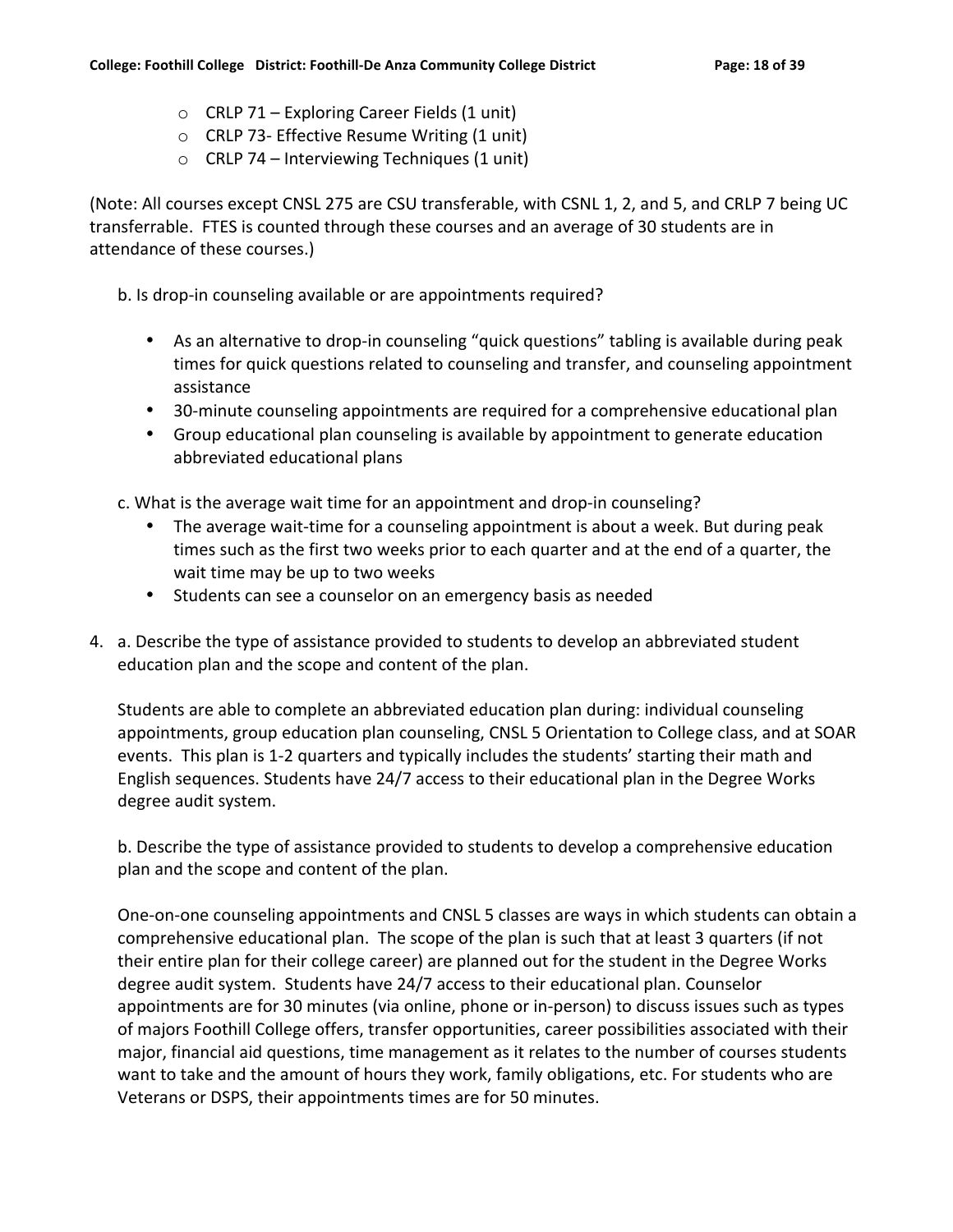Counselors work to change and/or update educational plans as needed. Students also must see a counselor when petitioning to take over 21.5 units in a single quarter, to complete financial aid educational plan, and for graduation petitions. In addition, counselors are a support system for students in regards to personal issues that may be impeding their college progress.

Counselors approve students' educational plans in the degree audit system (Degree Works). If a student updates or changes the plan, counselor approval is required. Only counselor approved education plans are counted in MIS data collection.

- 5. Identify any technology tools used for, or in support of, counseling, advising and other education planning services, such as an education planning tool or degree audit system.
	- Foothill College webpage: Students can readily peruse important information and download forms such as pre-requisites clearances, petitions to Academic Council, graduation petitions and course substitution forms; Foothill College online college catalog
	- Banner: General student information system used at Foothill College
	- Degree Works degree audit system: Online educational planning and tracking
	- Edunav: To supplement the Degree Works degree audit system to make it more user-friendly for students
	- SARS: Student scheduling system
	- ASK Foothill (Intelliresponse): General questions and answers regarding Foothill College policies, application, registration, course info, etc.
	- EUREKA: Career exploration
	- Accuplacer: Assessment system
	- Go2Orientation: Online orientation
	- College Source: Online college catalog source utilized for review of course descriptions and assessment/evaluation of transcripts
	- ASSIST.org: Online CSU/UC general school information, course lists, comparisons and requirements for students transferring from Foothill College to a potential CSU or UC
	- C-ID.net: CA articulated numbering system allows students to see what courses from other CA schools have the same course content regardless of the title of the class - free
	- Career Café: online career development
	- StudentLingo: A series of interactive on-demand workshops, action plans and valuable resources focused on helping students achieve their academic, personal and career goals
	- Smarthinking: Live on-demand online tutoring
	- We are currently looking at Starfish for assistance with Early Alert so that faculty may message students, check any assignments not completed by a student between a given date range and monitor the student's progress.
	- Fall 2015 we are implementing Drop Thought: A tool that students can use to offer real-time feedback to Student Services (and potentially instructors) based on the kinds of services they received and their experiences of those services.
- 6. Complete the chart below outlining the staff associated with counseling, advising and education planning services and the source used to fund the position. These staff listed below should match those in your budget plan. Additional lines may be added.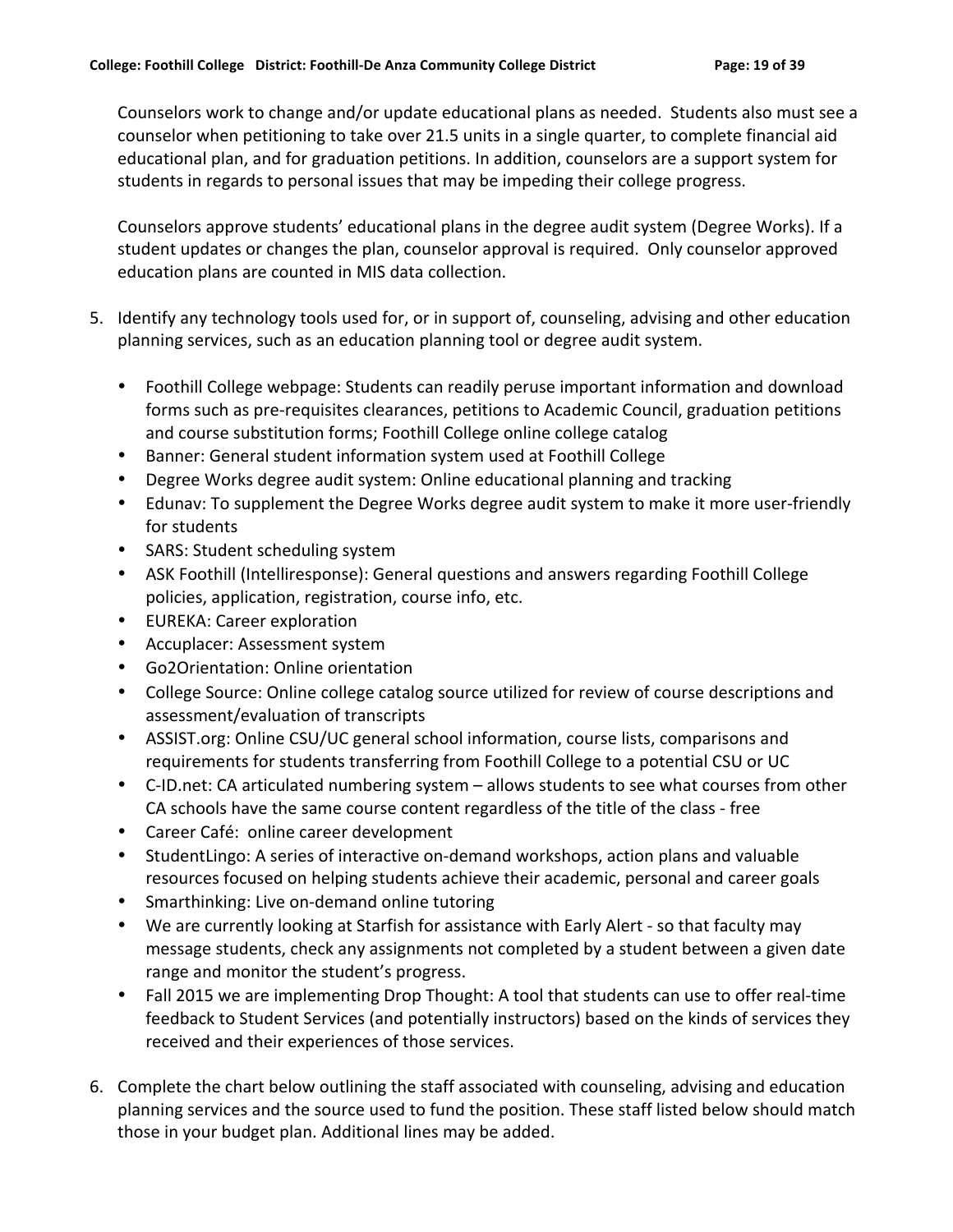| # of FTE          | <b>Title</b>                                                                         | Role                                                                                                                                                                                                                                                                                                         | <b>Funding Source</b><br>(SSSP/Match/GF)                  |
|-------------------|--------------------------------------------------------------------------------------|--------------------------------------------------------------------------------------------------------------------------------------------------------------------------------------------------------------------------------------------------------------------------------------------------------------|-----------------------------------------------------------|
| 17<br>4.17        | <b>General Counselors (full</b><br>time)<br><b>General Counselors</b><br>(part-time) | Offer academic, transfer, career and<br>personal counseling and teach various<br>counseling courses.                                                                                                                                                                                                         | 3SP funded for 6.09 full time and<br>4.17 part time       |
| .54<br>(Proposed) | Early Alert/Retention<br>Counselor                                                   | To counsel students on probation and<br>disqualified status as well as work<br>with the Early Alert Coordinator to<br>proactively meet with students who<br>are not succeeding in class the first 4<br>weeks of school.                                                                                      | 3SP                                                       |
| 2<br>2            | <b>DSPS Counselors</b><br><b>EOPS/CARE Counselors</b>                                | Offer academic, transfer, career and<br>personal counseling, and teach<br>various courses related to special<br>populations                                                                                                                                                                                  | Categorically funded through<br>their respective programs |
| 3                 | Administrative Asst. II                                                              | To assist students with general college<br>and Counseling Division questions as<br>well as assist students in scheduling<br>appointments with counselors. One of<br>the Admin Assistants helps students<br>specifically in navigating the Transfer<br>Center and assists with general<br>transfer questions. | 3SP funded positions                                      |
| .54<br>(Proposed) | Transfer<br>Counselor/Director                                                       | To assist students specifically with<br>transfer issues, write the annual<br>Transfer Center report, check TAG<br>requirements for UCSC and UC Davis.<br>Attend all transfer related<br>conferences as needed.                                                                                               | 3SP                                                       |
| .94               | <b>Transfer Center</b><br>Coordinator                                                | To assist students with general<br>transfer questions as well as<br>connecting them with college reps<br>visiting the campus and with<br>coordinating the transfer fair                                                                                                                                      | 3SP                                                       |
| .1                | Dean of Counseling                                                                   | To direct, hire, train and evaluate the<br>faculty counselors and staff within the<br>Counseling Division.                                                                                                                                                                                                   | 3SP (partially)                                           |

| .5         | Associate Vice President | Oversees all aspects of the 3SP       | Match (partially) |
|------------|--------------------------|---------------------------------------|-------------------|
|            | of Student               | planning, budget and implementation.  |                   |
|            | Services/Title IX        | Oversees all aspects of Title IX      |                   |
|            | Coordinator              | including federal mandates, updates   |                   |
|            |                          | and dissemination of information, as  |                   |
|            |                          | well as investigate Title IX cases.   |                   |
|            |                          | Oversees deans of Counseling Division |                   |
|            |                          | and of Enrollment Services            |                   |
| .75        | Program Coordinator,     | Assists the AVPSS in the planning,    | 3SP               |
| $(1$ FTE   | Senior                   | budgeting and implementing the 3SP.   |                   |
| hired $@9$ |                          |                                       |                   |
| mos)       |                          |                                       |                   |

7. Complete the chart below outlining all other counseling, advising and education planning related expenditures, including the direct cost to purchase, develop or maintain technology tools specifically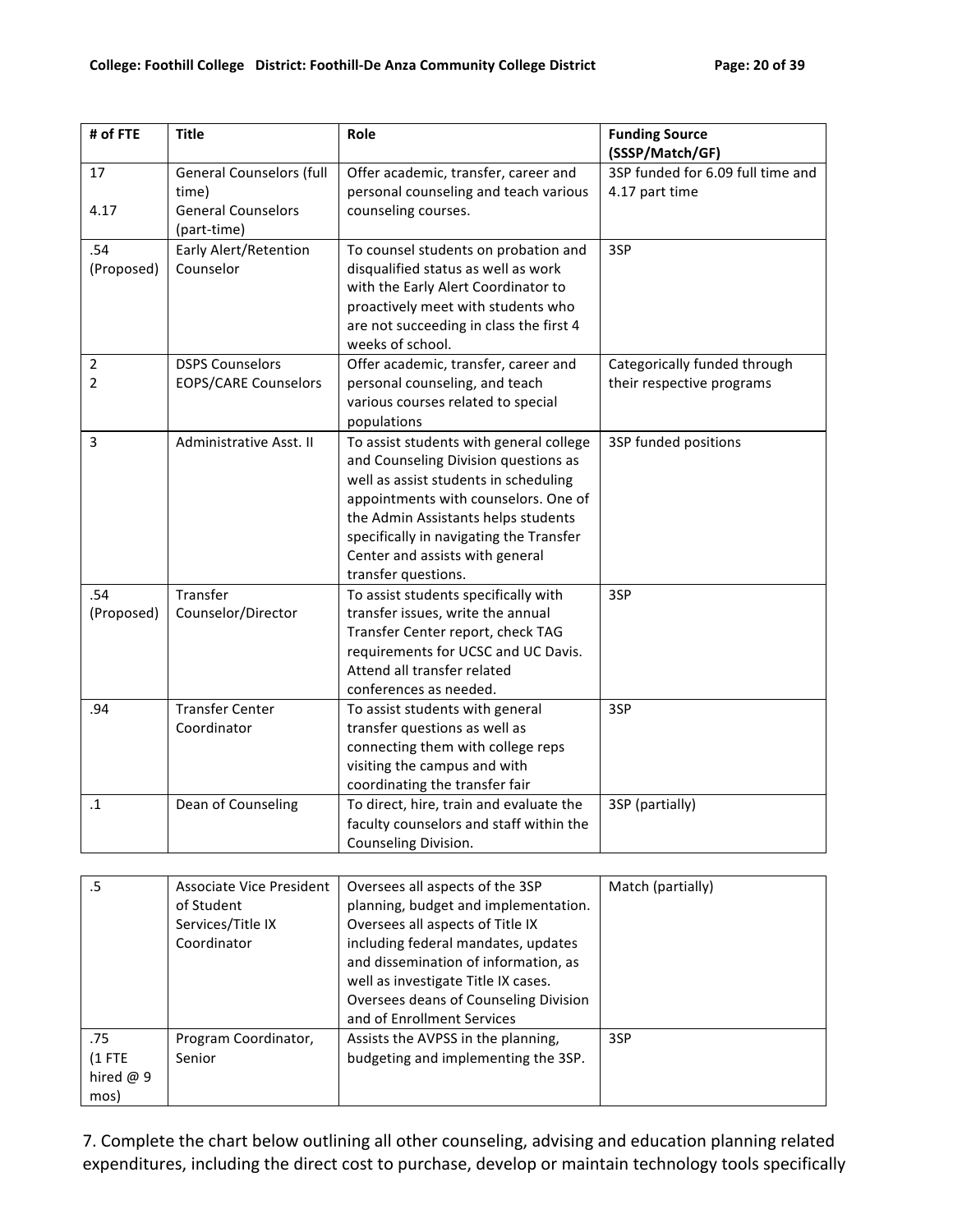for these services. These expenditures should correspond to those in your budget plan. Additional lines may be added.

| <b>Budget Code</b> | <b>Expenditure Title/Description</b> | <b>Funding Source (SSSP/Match/GF)</b> | Amount   |
|--------------------|--------------------------------------|---------------------------------------|----------|
| 5000               | <b>SARS</b>                          | 3SP                                   | \$9.520  |
| 5000               | Degree Works                         | 3SP                                   | \$7,201  |
| 5000               | <b>EUREKA</b>                        | 3SP                                   | \$4,000  |
| 5000               | EDUNAV (fall 2015)                   | 3SP                                   | \$70,000 |

#### **E. Follow-Up for At-Risk Students**

1. Were adjustments made to your follow-up services and/or procedures based on outcomes from your 2014-15 plan?

Yes. Students who are on academic and/or progress probation, disqualification, or are having difficulty with their academic progress in general are advised to meet with a counselor. In meeting with a counselor, students are able to discuss impediments in their college career and academic goals. Counselors review their educational plan and help set up students in successful services such as tutorial, disability services, financial aid, psychological services, and special programs such as EOPS/CARE and/or Puente. Counselors also have students take counseling courses on topics such as college success, career life planning, and study skills to help them get back on track with their goals. These courses are offered face-to-face and online. Counseling appointments are also offered face-to-face, via phone and online.

In addition, starting fall 2015, we are staring a more robust Early Alert Program to include a staff program coordinator, a faculty coordinator (as part of load or release time) and a mentoring team of faculty and staff, to assist and support at-risk students.

2. a. How many students were provided follow-up services in 2014-15?

(Source: http://datamart.cccco.edu/Services/Student\_Success.aspx) Academic/Progress Probation Services: Summer 2014: 42 Fall 2014: 230 Winter 2015: 292 Spring 2015: 264

b. What percentage of the target population does this represent? (Source: FHDA IR&P ODS)

Of students who were on academic probation for two consecutive quarters or more, the percent who received Academic/Progress Probation counseling services: Summer 2014: 12% Fall 2014: 25% Winter 2015: 43% Spring 2015: 42%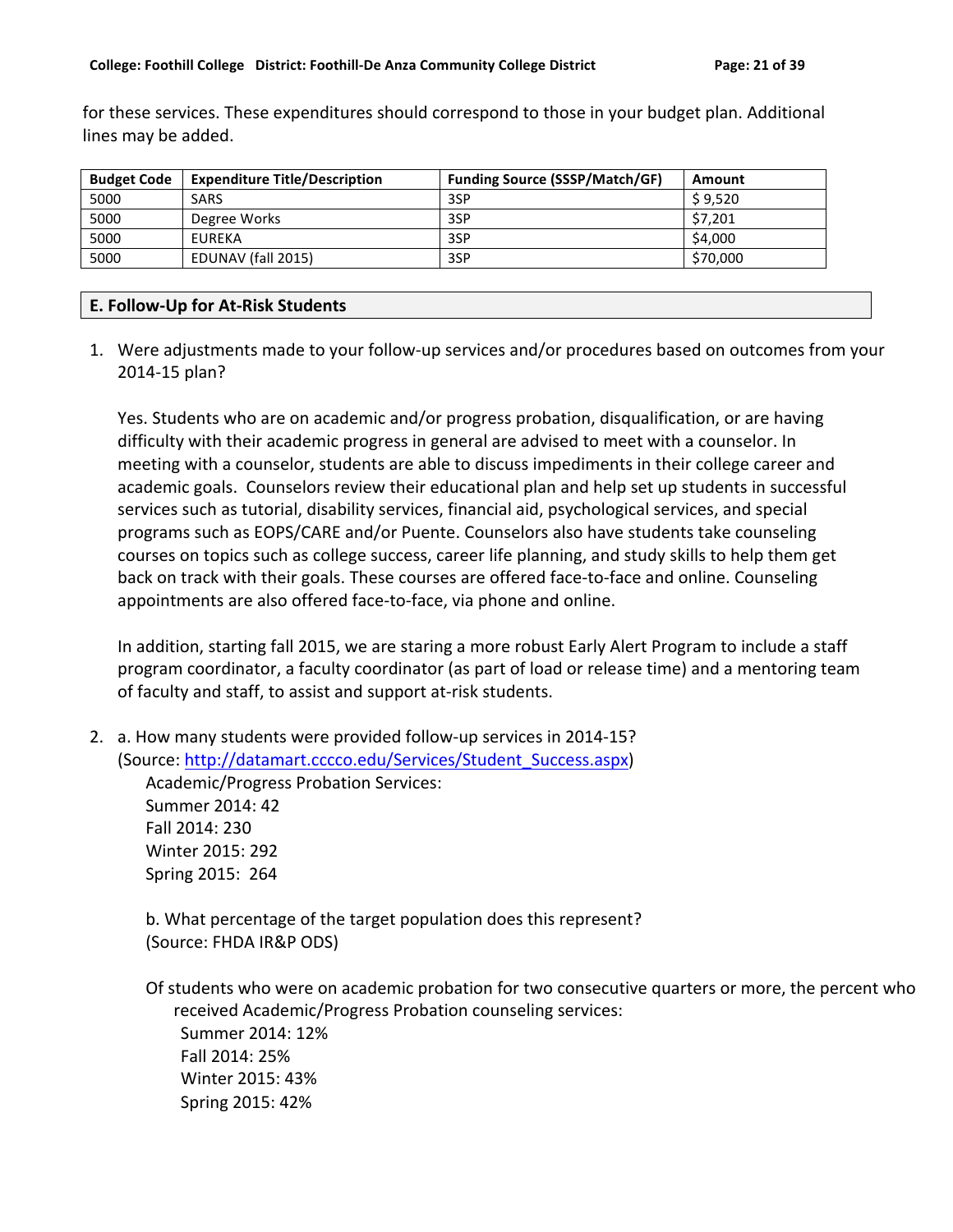c. What steps are you taking to reduce any unmet need or to ensure student participation? Students whose cumulative GPA drops below 2.0 for 3 consecutive quarters are placed on Level 3 (Severe) academic probation, and a hold is placed on their account. To lift the hold they must attend an academic probation workshop with a counselor.

The use of these requirements/holds for Level 3 academic probation is likely a contributing factor to the increase in rate of services in Winter and Spring. In the Fall many students were on Level 2 probation and did not have the mandatory workshop and registration holds. This information will be used to inform the new Early Alert program services.

3. a. What types of follow-up services are available to at-risk students?

Through the new Early Alert program, students will be manually flagged by faculty (until we can implement Starfish to do this), then streamlined through the Early Alert Coordinator to triage the information and make referrals to the counselor, student mentor, tutorial, psychological services, etc. as needed.

b. How and when are students notified of these services?

Students on academic probation are emailed notification, informing them of the requirements to remedy their probationary status. Students can also view any holds on their accounts through their online portal.

- c. Describe the service delivery method (in groups, workshops, etc.) and any technology tools used.
- Group workshops to conduct general counseling information and abbreviated education plan
- Appointments with counselors made through SARS scheduling system
- Education plans in Degree Works approved by counselors
- Online workshops through StudentLingo (e.g. Time Management, Procrastination, Note Taking)

d. Are instructional faculty involved in monitoring student progress? Do they participate in early alert systems?

Instructional faculty will be involved in the implementation of the pilot of the early alert program.

4. Complete the chart below outlining the staff providing follow-up services and the source used to fund the position. These staff listed below should match those in your budget plan. Additional lines may be added.

| # of       | <b>Title</b>           | Role                                                           | <b>Funding Source (SSSP/Match/GF)</b> |
|------------|------------------------|----------------------------------------------------------------|---------------------------------------|
| <b>FTE</b> |                        |                                                                |                                       |
|            |                        | Early Alert Coordinator   Coordinate all facets of early alert | 3SP                                   |
|            |                        | program                                                        |                                       |
|            | <b>Student Success</b> | Assists the Early Alert Coordinator with                       | 3SP/Match                             |
|            | Specialist             | pairing students to services                                   |                                       |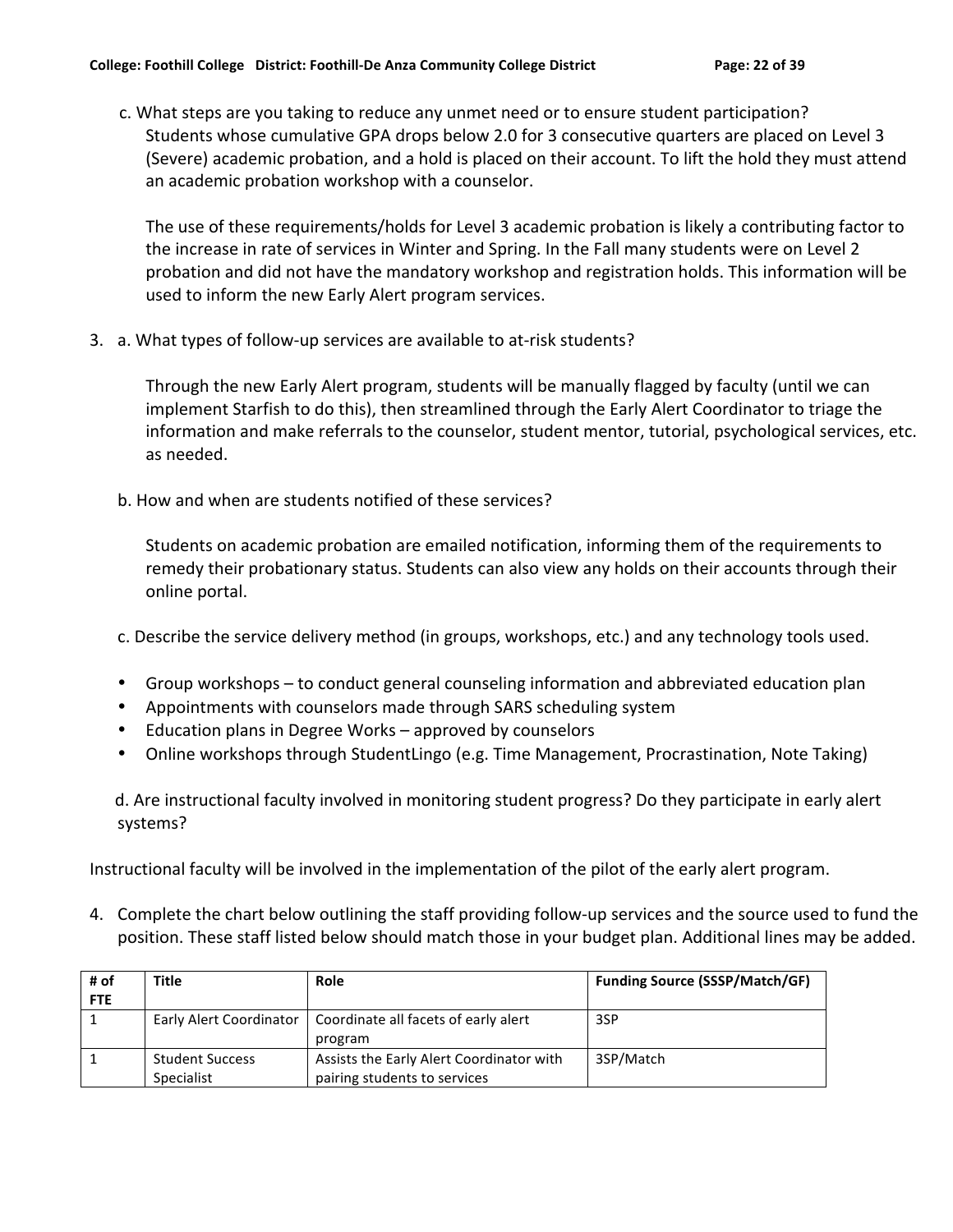5. Complete the chart below outlining all other follow-up services related expenditures, including the direct cost to purchase, develop or maintain technology tools specifically for these services. These expenditures should correspond to those included in your budget plan. Additional lines may be added.

| <b>Budget Code</b> | <b>Expenditure Title/Description</b> | <b>Funding Source (SSSP/Match/GF)</b> | Amount            |
|--------------------|--------------------------------------|---------------------------------------|-------------------|
| 5000               | Starfish/early alert tracking system | 3SP                                   | \$80,000 (Approx. |
|                    |                                      |                                       | TBD)              |
| 5000               | Innovative Educators-                | 3SP                                   | \$20,000          |
|                    | Go2Knowledge/videos on study         |                                       |                   |
|                    | skills/time management/etc.          |                                       |                   |
| 5000               | Smarthinking/study and tutorial      |                                       | \$15,000          |
|                    | online services                      |                                       |                   |

## **F.'Other'SSSP/Match'Expenditures**

1. Describe any institutional research directly related to the provision and/or evaluation of SSSP services. List any related expenditures in the table below. These expenditures should correspond to those in your budget plan.

| <b>Budget Code</b> | <b>Expenditure Title/Description</b> | <b>Funding Source (SSSP/Match/GF)</b> | Amount               |
|--------------------|--------------------------------------|---------------------------------------|----------------------|
| 2000               | <b>3SP Research Analyst</b>          | 3SP                                   | \$85,563 (salary and |
|                    |                                      |                                       | benefits)            |

2. List any match expenditures not previously accounted for in the plan. These expenditures may include Admissions and Records, Transfer and Articulation Services, Career Services, Institutional Research (unrelated to SSSP), instructionally funded tutoring and supplemental instruction costs for at-risk students. These expenditures should correspond to those in your budget plan.

| <b>Budget Code</b> | <b>Expenditure Title/Description</b>                                                                                                                       | <b>Funding Source</b> | Amount                              |
|--------------------|------------------------------------------------------------------------------------------------------------------------------------------------------------|-----------------------|-------------------------------------|
| 2000               | Evaluations Specialist/Evaluate<br>transcript/process degrees/processing<br>course substitutions                                                           | Match                 | \$97,678 (salary and<br>benefits)   |
| 2000               | Admissions & Records Asst./scanning<br>incoming transcripts and petitions/data<br>entry of transcripts/building catalogs in<br>degree audit (Degree Works) | Match                 | $$263,124$ (salary and<br>benefits) |

## **SECTION'III. POLICIES'**

## **A. Exemption'Policy**

1. Provide a description of the college or district's adopted criteria and process for exempting students from SSSP-required services in accordance with title 5 section 55532. Foothill College does not exempt students from participating in the 3SP process and regulations. However, CNSL 5 Orientation to College class is strongly recommended for students to take with the following exceptions: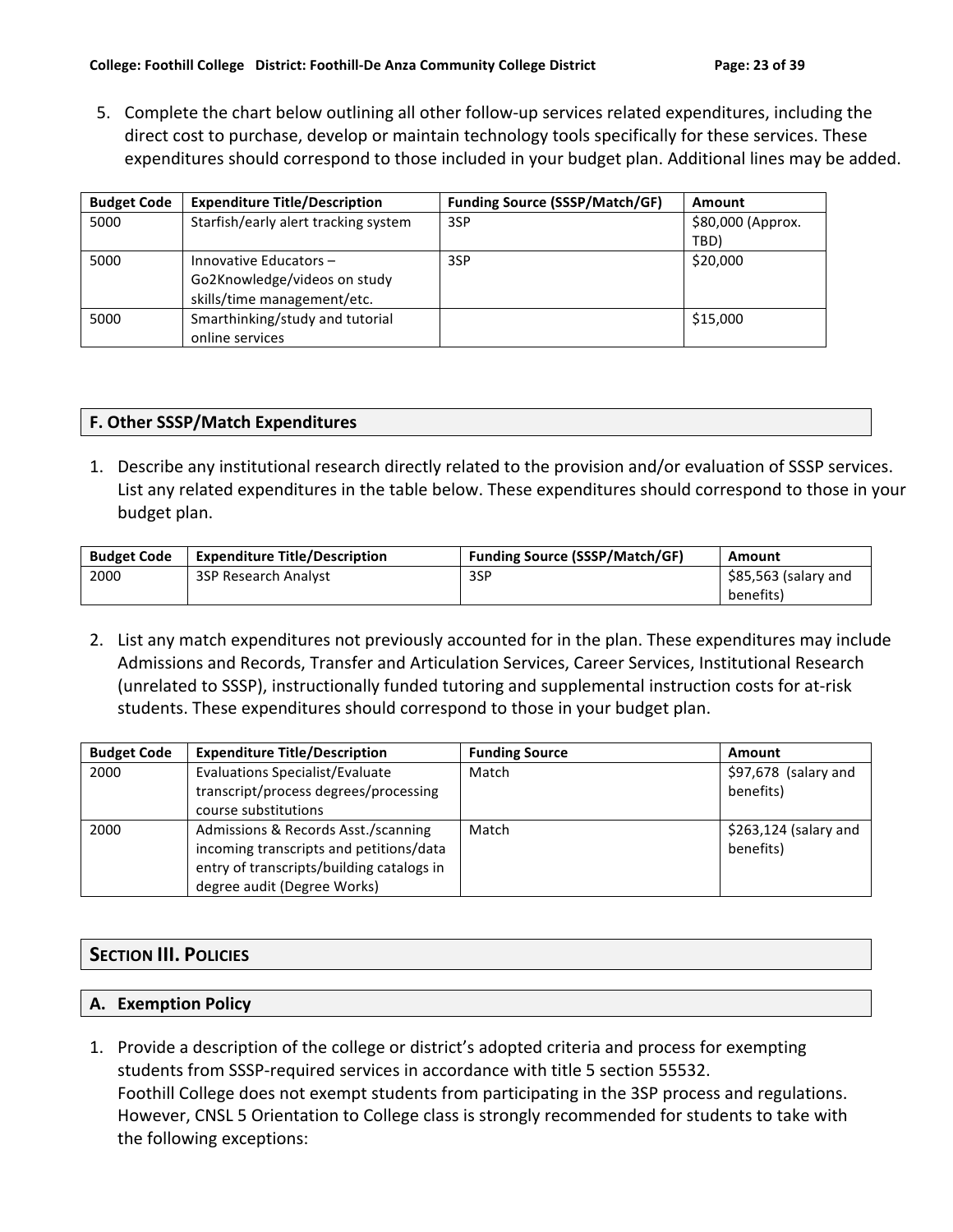- Students have 20 or more semester units, or have completed an AA/AS degree or higher from another accredited institution
- Courses that are part of personal enrichment, certificate or licensure and not tied to a major or degree
- Students may appeal the process of exemption through the Academic Council should they have extenuating circumstances as to not taking CNSL 5

Students will need to meet with a counselor to complete an educational plan if do not take CNSL 5.

2. What percentage of your student population is exempt (list by category)?

Only those students who have 30 or more semester units or 45 quarter units are exempt from having to take a CNSL 5 class altogether, but it is still strongly recommended that they do so in order to assist in their success at Foothill College.

## **B.** Appeal Policies

Describe the college's student appeal policies and procedures. If these policies are posted on the college's website, also provide the link below.

#### 1. Appeal Policies

Describe the college's student appeal policies and procedures.

Foothill College does not have an appeal process for the 3SP, however there is an appeal process for the enrollment priorities process.

Enrollment Priorities for Fall 2015:

Registration requirements are informed by research on factors that lead to student success. The FHDA Enrollment Priorities Committee began meeting in the summer of 2012 and were guided by the following principles:

- 1. Adhere to State of California Title 5 regulations
- 2. The same rules should apply to students at both colleges
- 3. The focus should be on behaviors rather than group status
- 4. Use Student Success Task Force recommendations as a guide, including:
	- $\circ$  An emphasis on students selecting an education goal of transfer, degree, or certificate
	- $\circ$  And emphasis on students selecting a major
- 5. Encourage enrolling full time
- 6. Use Enrollment Priorities to encourage student behaviors important for success by providing them their own data

The State of California regulations require that new students starting in fall 2015 complete orientation, assessment, and an educational plan before than can receive the highest enrollment priority allowed by the district in any future terms of enrollment. The regulations also state that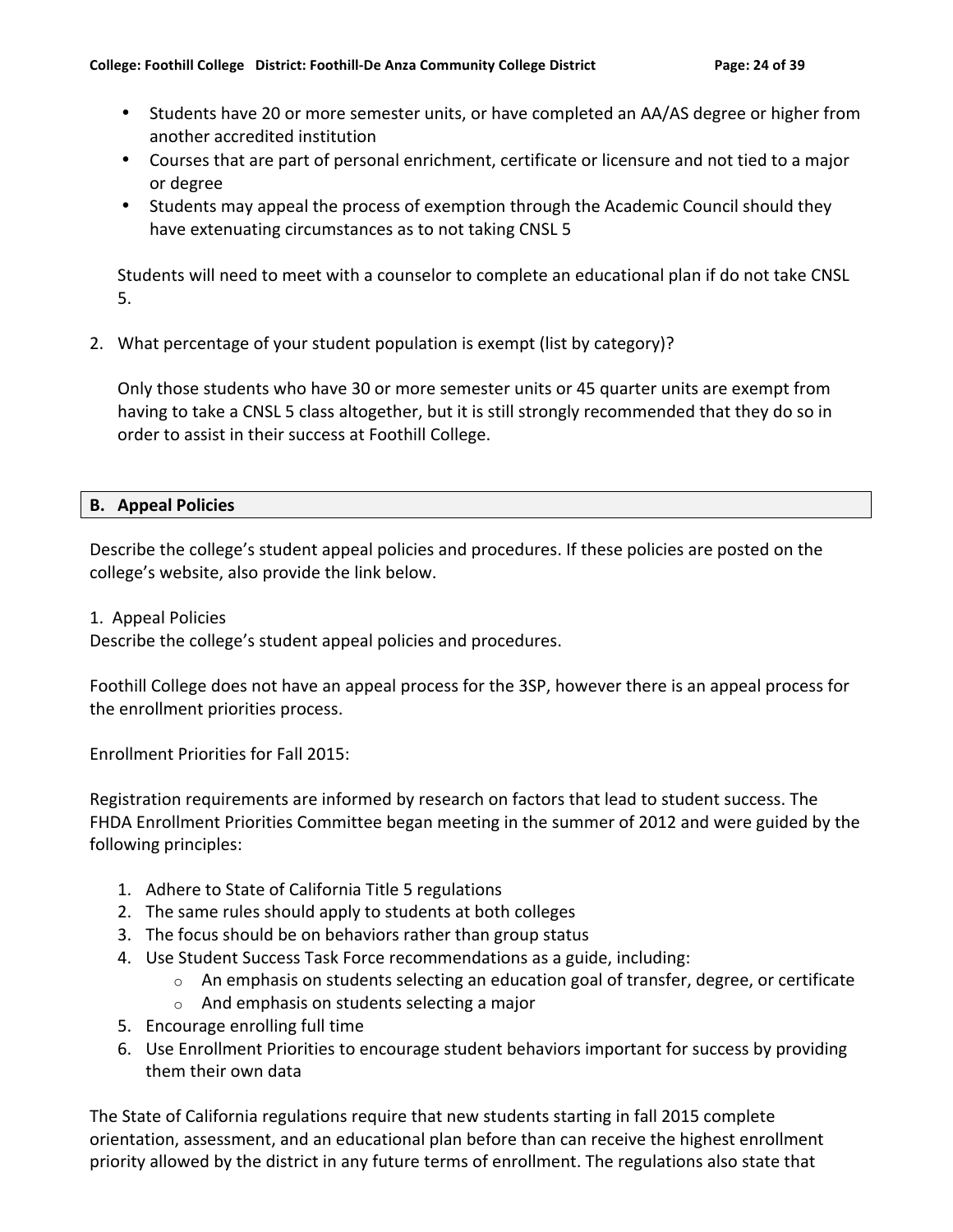students need to be in good academic standing and not on academic probation for 2 consecutive terms.

The Foothill requirements include, in addition to the state rules, the selection of an education goal of transfer, degree, or certificate and selection of a major field of study (rather than undecided). A higher priority is given to continuing and returning students enrolling full time (12 units or more) but the Enrollment Priorities Committee is looking at changing this possibly to include students with less than 12 units to make the process more equitable.

The date and time of initial registration for students not meeting the enrollment priority criteria will be after students who have met the criteria and will be determined by the number of units earned.

## Priority Enrollment Order:

In accordance with new state and local regulations, students will be assigned registration dates in the following order.

- 1. Veterans, Foster Youth, DSPS, EOPS and CalWorks students who have completed orientation, assessment and an educational plan.
- 2. Continuing students who have
	- $\circ$  Enrolled in 12 units in most recent term (excluding summer)
	- $\circ$  Selected an educational goal of transfer, degree or certificate
	- $\circ$  Declared a major
- 3. New college students who have
	- $\circ$  Completed assessment, orientation and an educational plan
	- $\circ$  Selected an educational goal of transfer, degree or certificate
	- $\circ$  Declared a major
- 4. Continuing students who have
	- $\circ$  Enrolled in fewer than 12 units in most recent term of enrollment
	- $\circ$  Selected an educational goal of transfer, degree or certificate
	- $\circ$  Declared a major
- 5. New college students who have
	- $\circ$  Selected an educational goal of transfer, degree or certificate
	- $\circ$  Declared a major BUT have not completed assessment, orientation or an educational plan
- 6. Returning students who have
	- $\circ$  Enrolled in 12 or more units in last completed term
	- $\circ$  Selected an educational goal of transfer, degree or certificate
	- $\circ$  Declared a major
- 7. New transfer students from any other college who have
	- $\circ$  Selected an educational goal of transfer, degree or certificate
	- $\circ$  Declared a major
- 8. All other college students, including continuing students who have not declared a major or who have not selected an educational goal of transfer, degree or certificate
- 9. Concurrently-enrolled high school students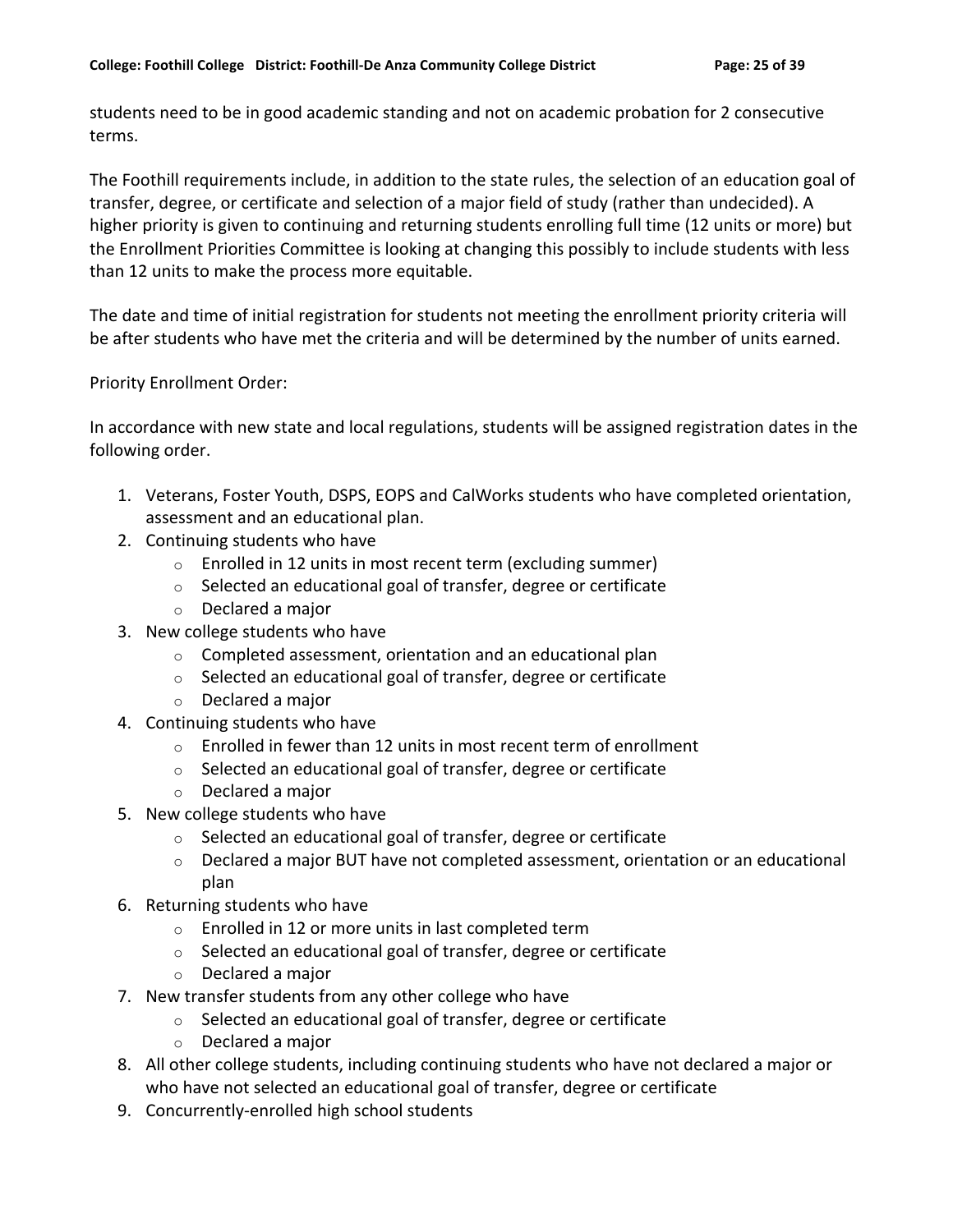#### **C. Prerequisite and'Corequisites Procedures**

Provide a description of the college's procedures for establishing and reviewing prerequisites and corequisites in accordance with title 5 section 55003 and procedures for considering student challenges. If these policies are posted on the college's website, also provide the link below.

#### **Prerequisite Procedures:**

Provide a description of the college's procedures for establishing and periodically reviewing prerequisites in accordance with title 5 section 55003 and procedures for considering student challenges:

The college's procedures are outlined in the Content Review Process, available at this website: http://www.foothill.edu/staff/Curriculum/documents/Content\_Review\_for\_Requisites.docx

Many courses require the student to have completed prerequisites to enroll. These prerequisites are listed under each course description in the catalog and the Schedule of Classes. Faculty submit all course prerequisites, co-requisites and advisories first their division or department curriculum subcommittee, then once approved they are submitted to the college curriculum committee to review and approve. These are reviewed at least once in a 5-year cycle.

Students who submit written evidence or evidence by performance of sufficient competence through previous training or experience may be permitted to enroll in a course without completing the listed prerequisites if authorized to do so by the instructor or counselor and by the chairperson of the appropriate division.

Current Plans for 2015-2016:

• Complete validation of pre and co-requisites, including CTE program courses

Foothill College's Prerequisites, Co-requisites & Advisories

Prerequisites, co-requisites and advisories are intended to guide the student into courses in which he/she will have the greatest chance for academic success:

- Prerequisite means a condition of enrollment that a student is required to meet in order to demonstrate current readiness for enrollment in a course or educational program
- Co-requisite means a condition of enrollment consisting of a course that a student is required to simultaneously take in order to enroll in a course or educational program
- Advisory of recommended preparation means a condition of enrollment that a student is advised, but not required, to meet before or in conjunction with enrollment in a course or educational program

Challenging Prerequisites

• Students may challenge prerequisites and co-requisites if they can demonstrate that: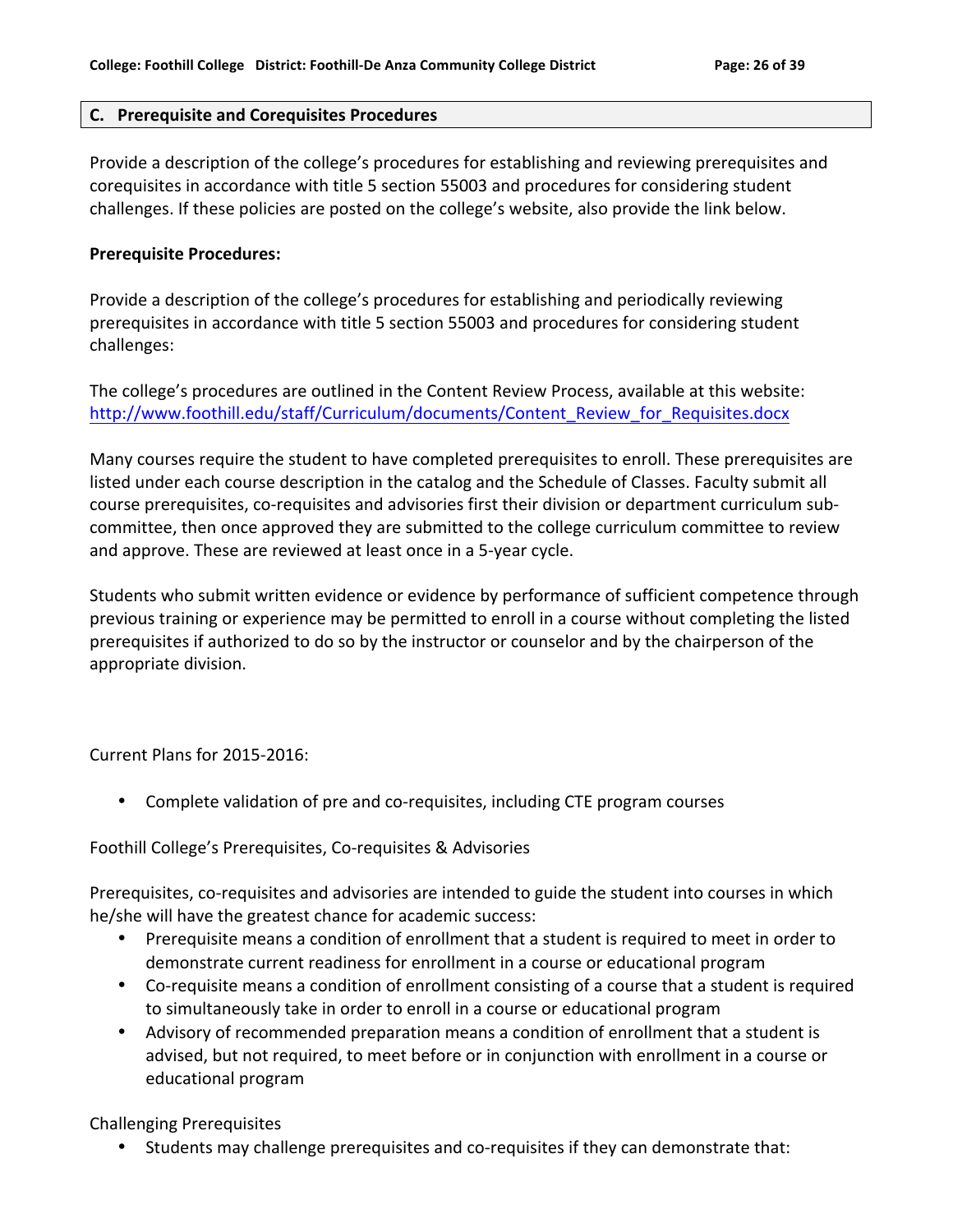- They have the knowledge or ability to succeed in the course without the prerequisite or corequisite
- They will be subject to undue delay in attaining their educational goal because the prerequisite or co-requisite has not been made reasonably available
- The prerequisite or co-requisite is unlawfully discriminatory or is being applied in an unlawfully discriminatory manner
- The prerequisite or co-requisite has been established in an arbitrary manner

## Clearing Prerequisites

The student may clear a prerequisite or co-requisite by providing any of the following:

- Proof of coursework taken at another U.S. college or institution
- AP test score of 3 or higher
- Assessment/Placement Exam score (Math, English, ESLL, chemistry)
- Proof of coursework taken at a college outside the U.S.
- Other/Challenge: if students do not meet any of the above, a prerequisite clearance requires dean or program director approval

To challenge a prerequisite or co-requisite, students need to complete the "Academic Release of Hold(s) Agreement Form" available online at: foothill.edu/reg/forms/hold\_release\_agreement.pdf

Additional information is available at: http://www.foothill.edu/reg/prereqs.php

## **SECTION IV. PROFESSIONAL DEVELOPMENT**

Describe plans for faculty and staff professional development related to implementation of SSSP:

The Professional Development program at Foothill College continues to be a top college priority, as we face many new challenges with technology, accreditation, underrepresented students, returning students, veterans and especially the 3SP. It is important that we continue to provide educational tools and resources to support faculty and staff in effectively supporting the 3SP. Some specific professional development in relation to the 3SP include:

- Professional Development workshops in regards to Early Alert implementation, use, and faculty input as well as assessment of program
- Continue with workshops and trainings on Title IX, with education regarding sexual harassment, including VAWA and Clery Act. So far we have trained faculty and staff representatives to become victim advocates and investigators. Faculty, staff and administrators were also invited to a Title IX consortium with other Bay Area colleges
- Counseling Division meetings to share updates on testing and assessment, evaluations, counseling and educational planning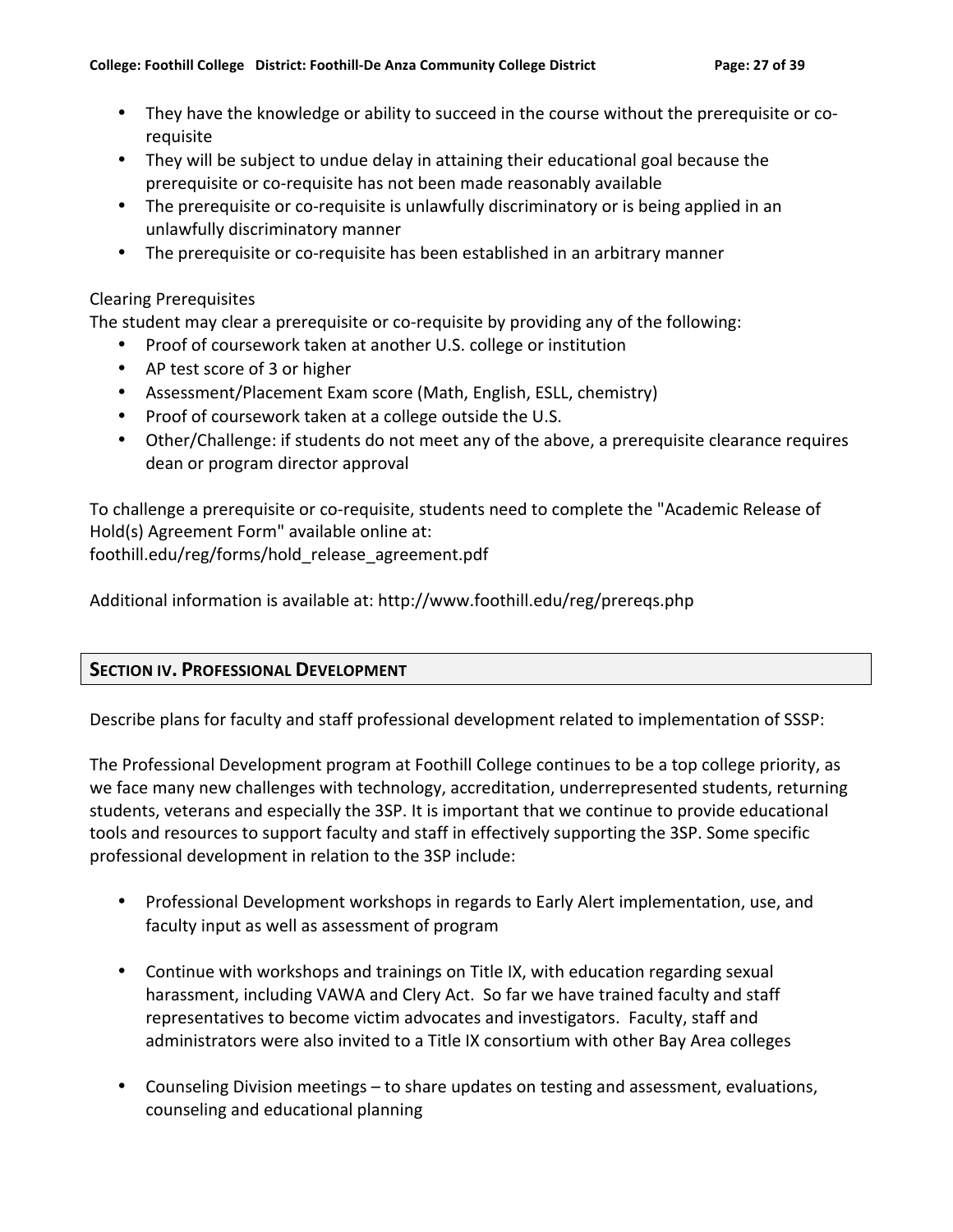- Counselors have in-services on a regular basis specifically geared for information sharing, teaching and learning about how to best serve the students and to collaborate the 3SP
- Student Services department meetings and bi-annual retreats updating staff and counselors
- 3SP Advisory Council– combines instructional staff with student services staff to work towards student equity in relation to the 3SP
- The newly formed 3SP, Equity and Basic Skills Collaborative Group also serves to combine what is done in 3SP with other initiatives related to student success
- Basic Skills, Equity, and Special Programs (i.e.: EOPS/CARE/DRC) collaboration in assisting atrisk students with understanding and working though the 3SP criteria
- 3SP All Directors Training for 3SP Coordinator and AVPSS in charge of writing, coordinating and implementing 3SP services on campus

RP Group Student Success Conference (off-campus site, varies)

Foothill offers professional development online through the following: Innovative Educator's Go2Knowledge - Go2Knowledge offers workshop topics such as:

- Understanding and assisting At-Risk Populations
- Campus Safety
- Organizational Development
- Student Success Initiatives

## **SECTION'V. ATTACHMENTS**

The following attachments are required:

Attachment A, *Student Success and Support Program Plan Participants*. Please complete the form below of all individuals with their job title, who were involved with creating the SSSP Plan.

Attachment B, *Organizational Chart*. Please attach a copy of your colleges' organization chart and highlight the Student Success and Support Program Coordinator's position. Please include all positions that work directly in the program providing SSSP services, including those listed in the narrative above. If your district has a district SSSP Coordinator in addition to the college SSSP Coordinator, or other district staff included in your plan, please attach a copy of the district organization chart and highlight the district SSSP Coordinator's position (if it is not identified as such on the chart).

Attachment C, *SSSP Advisory Committee*. Attach a list of the members of the college's SSSP Advisory Committee. This can be a list of individuals and their positions or simply the positions. If the committee is chaired by someone other than the SSSP Coordinator, please highlight the chair on the list of members, and identify the correct name of the committee, (advisory committee, coordinating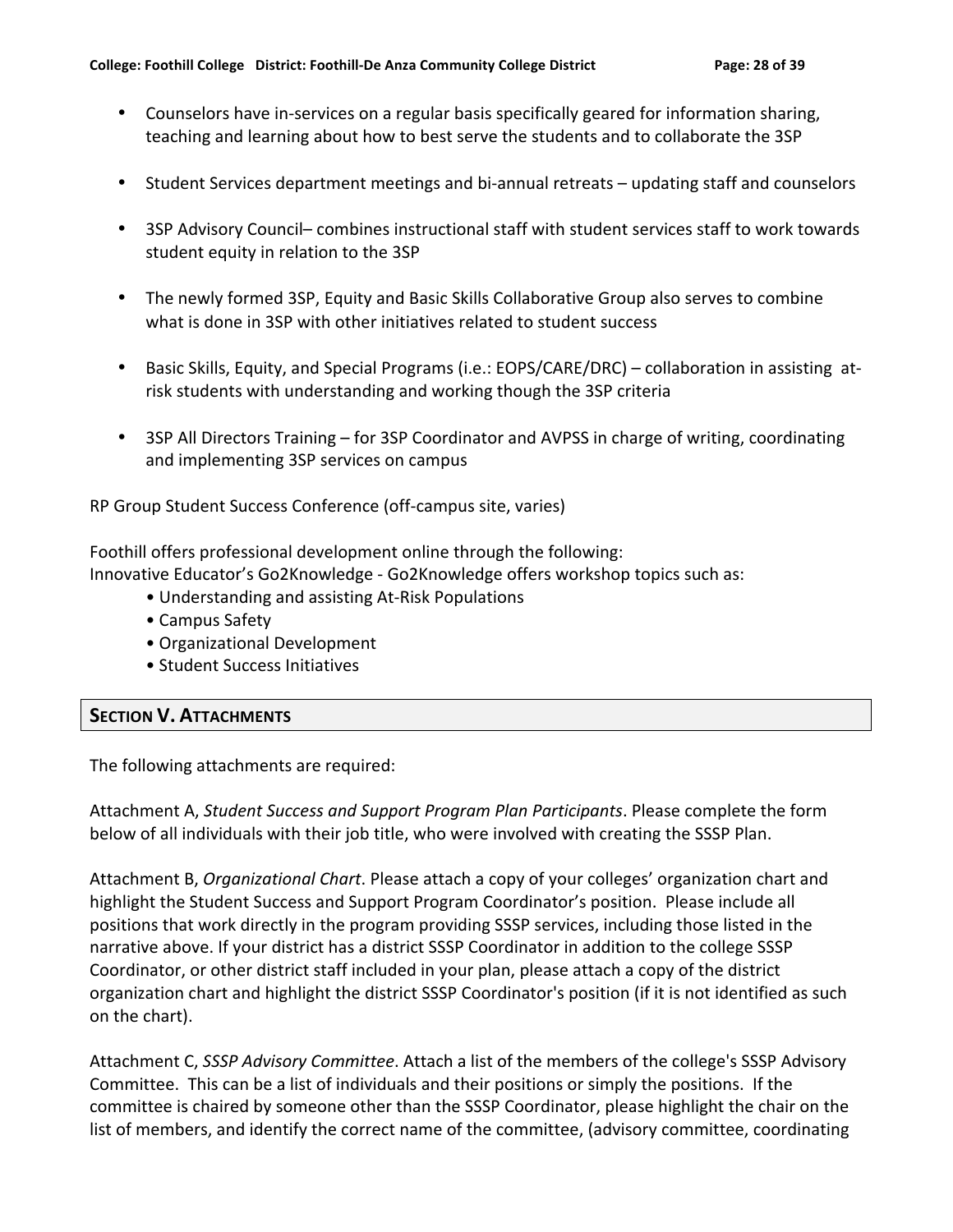council, steering committee, etc.). If the committee has standing or formalized subcommittees (e.g., SEP, orientation, budget, training, etc.), please list those also.

#### **ADDITIONAL'INFORMATION**

Questions regarding the development of the college SSSP Plan may be directed to:

Mia Keeley California Community College Chancellor's Office mkeeley@cccco.edu (916) 323-5953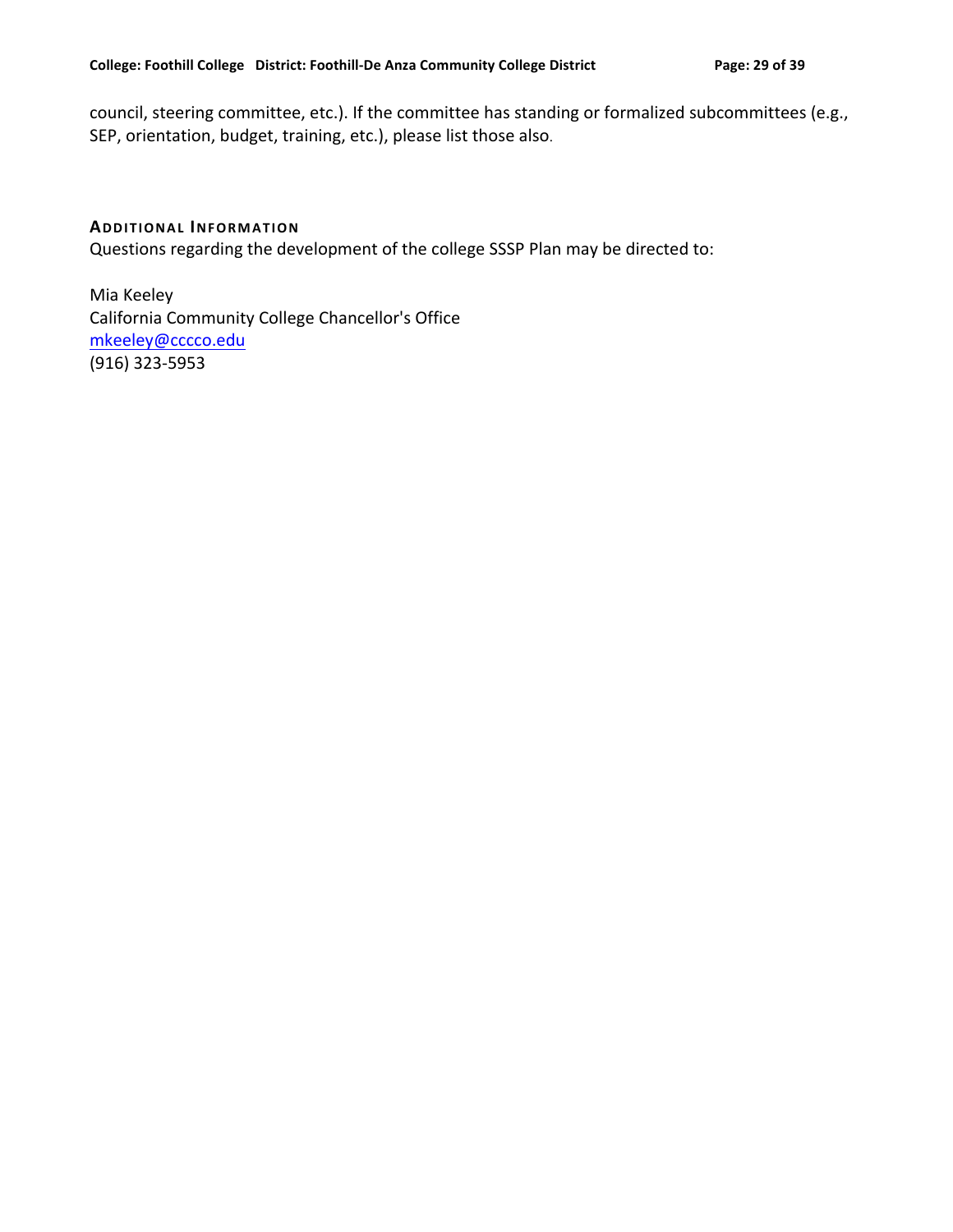# **Attachment'A**

## **Student Success and Support Program Plan Participants**

Title 5 Section 55510 (11)(b) requires that the Student Success and Support Program Plan for each college "be developed in consultation with representatives of the academic senate, students, administrators, and staff with appropriate expertise." Please list the persons and their stakeholder group (e.g., Student Senate, Academic Senate, Curriculum Committee, etc.), of the individuals who participated in the development and writing of this Plan. Add more pages as needed.

| Name: Denise Swett                         | Title: Vice President of Student Services           |
|--------------------------------------------|-----------------------------------------------------|
| Stakeholder Group: Student Services        |                                                     |
|                                            |                                                     |
| Name: Laureen Balducci                     | Title: Associate Vice President of Student Services |
| <b>Stakeholder Group: Student Services</b> |                                                     |
|                                            |                                                     |
| Name: Carolyn Holcroft                     | Title: Academic Senate President                    |
| Stakeholder Group: Academic Senate         |                                                     |
|                                            |                                                     |
| Name: Karen Smith                          | <b>Title: Classified Senate President</b>           |
| Stakeholder Group: Classified Senate       |                                                     |
|                                            |                                                     |
| Name: Rebecca Askerstrand                  | Title: Student Senate Representative                |
| Stakeholder Group: Student Senate          |                                                     |
|                                            |                                                     |
| Name: Choi Huo Leong                       | Title: Student Senate Representative                |
| Stakeholder Group: Student Senate          |                                                     |
|                                            |                                                     |
| Name: Andrew LaManque                      | Title: Associate Vice President of Academic Affairs |
| Stakeholder Group: Academic Affairs        |                                                     |
| Name: Nazy Galoyan                         | <b>Title: Dean of Enrollment Services</b>           |
| Stakeholder Group: Student Services        |                                                     |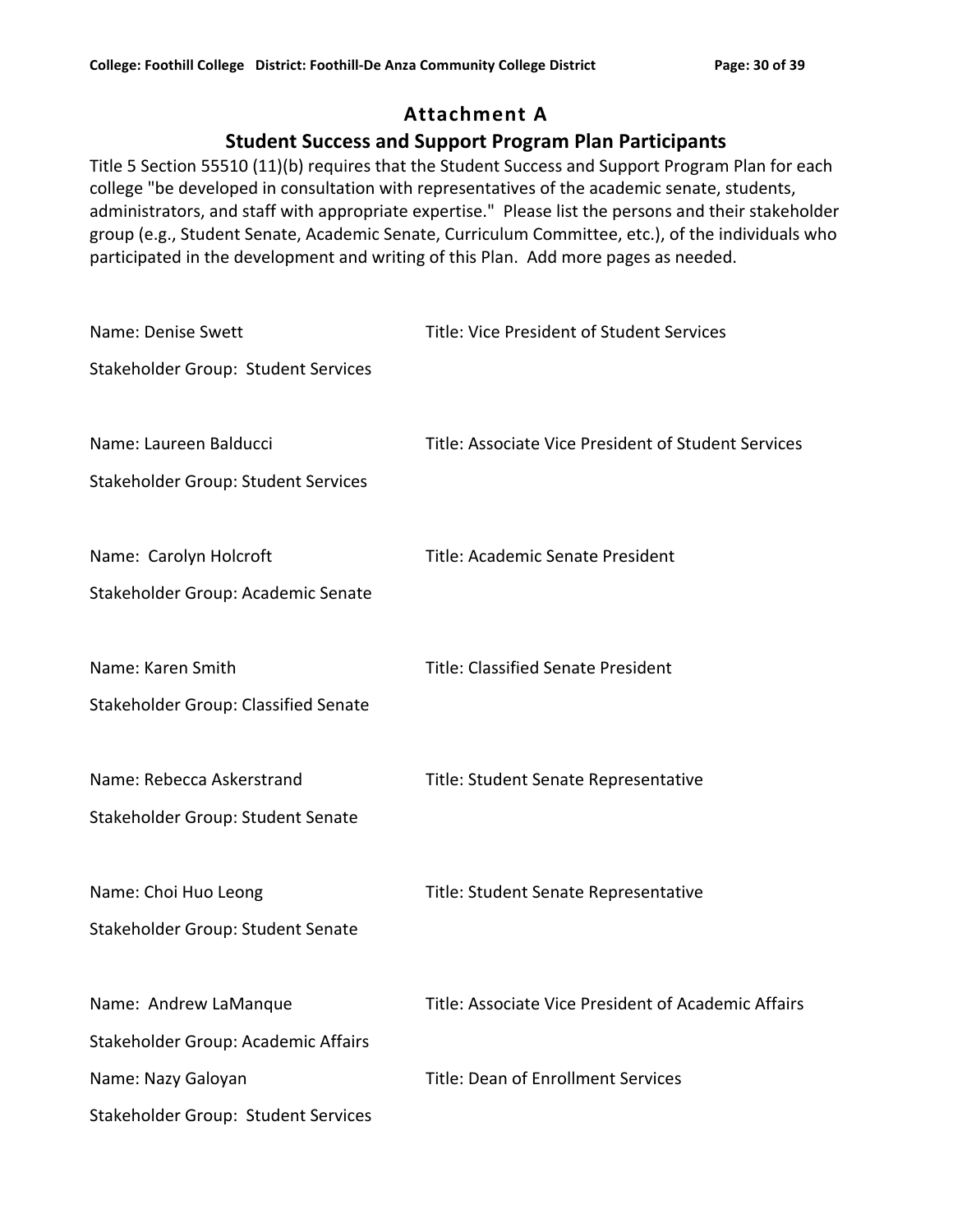| Name: Teresa Ong                                           | Title: Dean of Disability Services and Veterans Center  |
|------------------------------------------------------------|---------------------------------------------------------|
| Stakeholder Group: Student Services                        |                                                         |
|                                                            |                                                         |
| Name: Thom Shepard                                         | Title: Acting Dean of Student Affairs (prior Assessment |
|                                                            | Supervisor)                                             |
| Stakeholder Group: Testing and Assessment                  |                                                         |
|                                                            |                                                         |
| Name: Lan Truong                                           | Title: Dean of Counseling and Special Programs          |
| Stakeholder Group: Student Services                        |                                                         |
|                                                            |                                                         |
| Name: Isaac Escoto                                         | Title: Counselor/Curriculum Chair                       |
| Stakeholder Group: Student Services and College Curriculum |                                                         |
|                                                            |                                                         |
| Name: Liz Leiserson                                        | <b>Title: Research Analyst</b>                          |
| <b>Stakeholder Group: Student Services</b>                 |                                                         |
|                                                            |                                                         |
| Name: LeeAnn Emanuel                                       | Title: Counselor                                        |
| Stakeholder Group: Student Services                        |                                                         |
| Name: Casie Wheat                                          |                                                         |
|                                                            | <b>Title: Acting Assessment Supervisor</b>              |
| Stakeholder Group: Testing and Assessment                  |                                                         |
|                                                            |                                                         |
| Name: Antoinette Chavez                                    | Title: Adult Learner and Community Ambassador Program   |
| <b>Stakeholder Group: Student Services</b>                 | Coordinator                                             |
|                                                            |                                                         |
| Name: Marco Tovar                                          | <b>Title: School Relations Specialist</b>               |
| Stakeholder Group: Student Services                        |                                                         |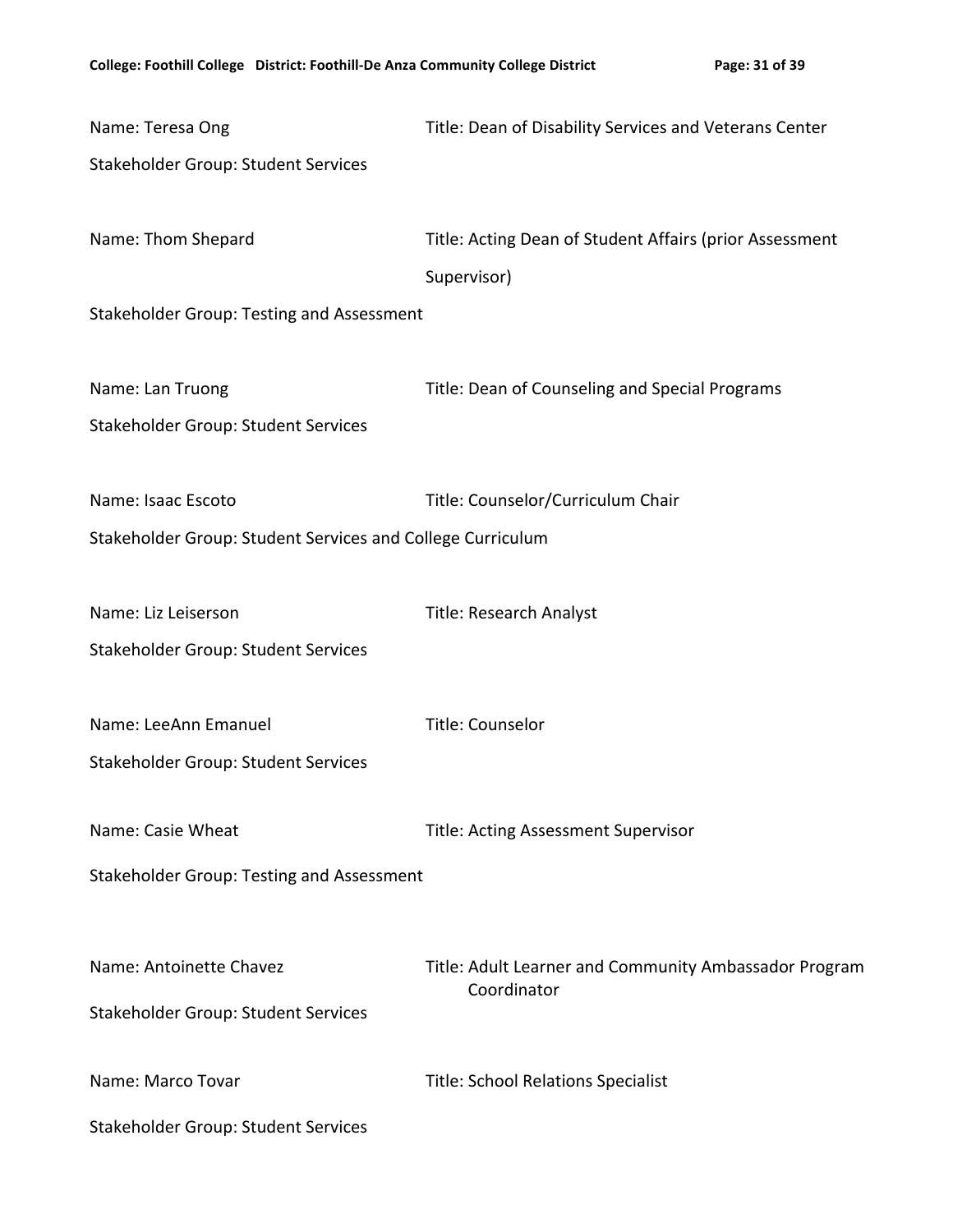Name: Amanda Kolstad Title: Coordinator, Senior- 3SP

Stakeholder Group: Student Services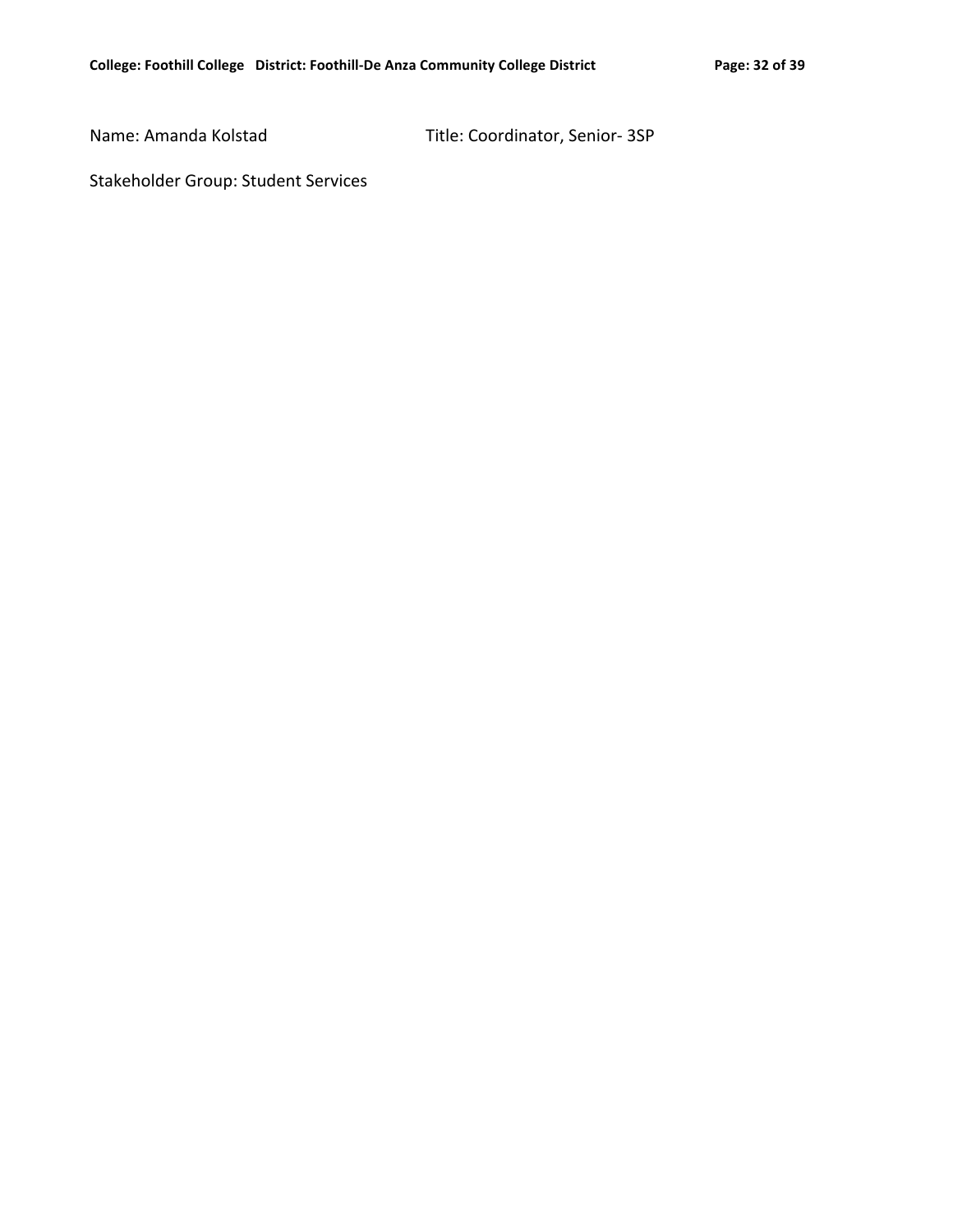# **Attachment B:**



---- indicates liaison function

President's Direct Reports - Page 1<br>Vice Presidents' Direct Reports - Page 2 September 1, 2015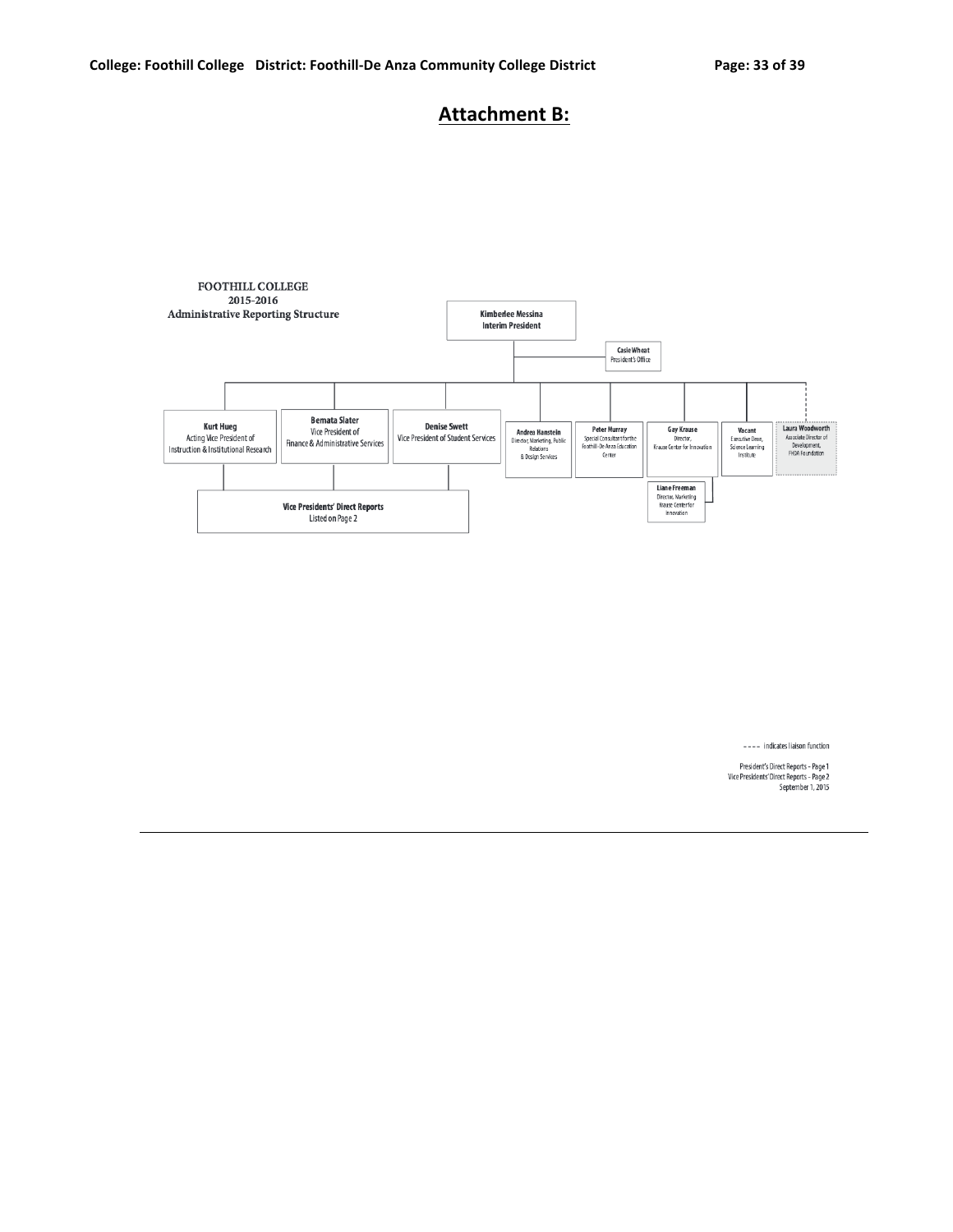